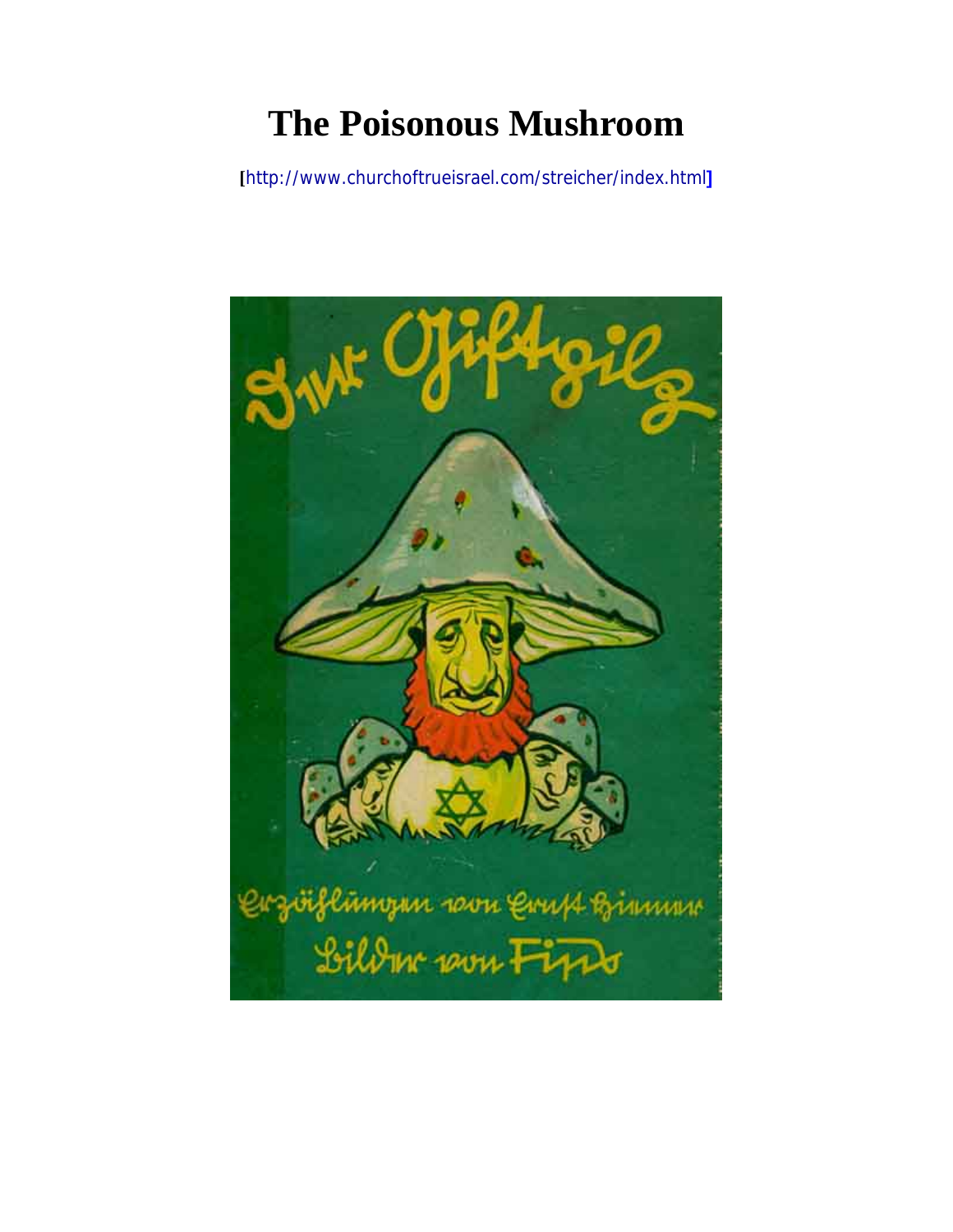#### Story by Julius Streicher. Pictures by Fips.

- 1. The Poisonous Mushroom
- 2. How To Identify aJew
- 3. How The Jews Came To Us
- 4. What Is The *Talmud*
- 5. Why The Jews Let Themselves Be Baptised
- 6. How A German Peasant Was Driven From House And Farm
- 7. How Jewish Traders Cheat
- 8. The Experience of Hans And Else with a Strange Man
- 9. Inge's Visit To a Jewish Doctor
- 10. How The Jew Treats His Domestic Help
- 11. How Two Women Were Tricked By Jewish Lawyers
- 12. How Jews Torment Animals
- 13. What Christ Said About The Jews
- 14. Money Is The God of The Jews
- 15. How Worker Hartmann Became A National Socialist
- 16. Are There Decent Jews?
- 17. Without Solving The Jewish Question No Salvation For Mankind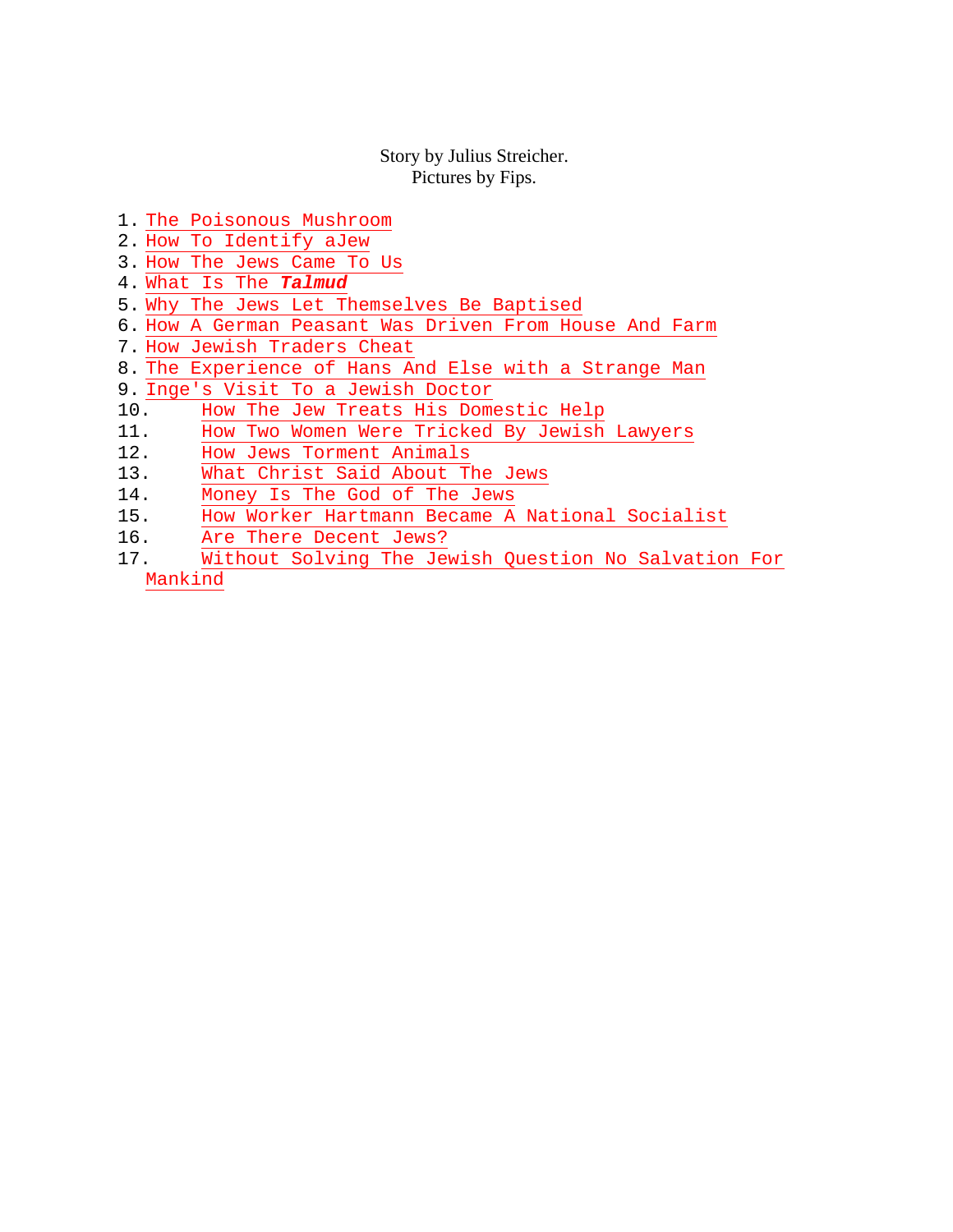# **The Poisonous Mushroom**



Just as it is often hard to tell a toadstool from an edible mushroom, so too it is often very hard to recognise the Jew as a swindler and criminal.

A mother and her young boy are gathering mushrooms in the German forest. The boy finds some poisonous ones. The mother explains that there are good mushrooms and poisonous ones, and, as they go home, says:

Look, Franz, human beings in this world are like the mushrooms in the forest. There are good mushrooms and there are good people. There are poisonous, bad mushrooms and there are bad people. And we have to be on our guard against bad people just as we have against poisonous mushrooms. Do you understand that?

Yes, mother, Franz replies. I understand that in dealing with bad people trouble may arise, just as when one eats a poisonous mushroom. One may even die!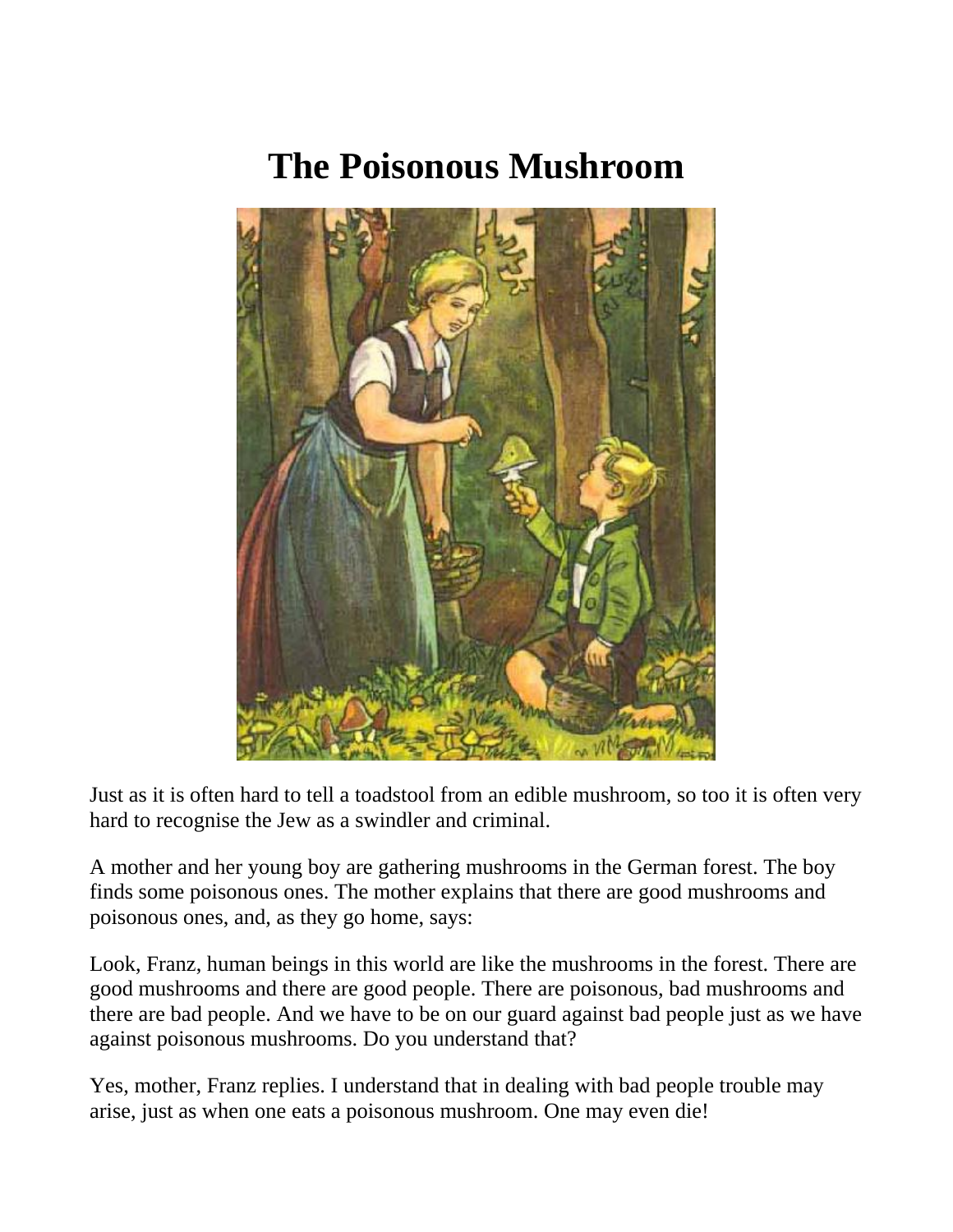And do you know, too, who these bad men are, these poisonous mushrooms of mankind? the mother continued.

Franz slaps his chest in pride: Of course I know, mother! They are the Jews! Our teacher has often told us about them.

The mother praises her boy for his intelligence, and goes on to explain the different kinds of poisonous Jews: the Jewish pedlar, the Jewish cattle dealer, the Kosher butcher, the Jewish doctor, the baptised Jew, and so on.

However they disguise themselves, or however friendly they try to be, affirming a thousand times their good intentions to us, one must not believe them. Jews they are and Jews they remain. For our folk they are poison.

Like the poisonous mushroom! says Franz.

Yes, my child! Just as a single poisonous mushrooms can kill a whole family, so a solitary Jew can destroy a whole village, a whole city, even an entire folk.

Franz has understood.

Tell me, mother, do all non Jews know that the Jew is as dangerous as a poisonous mushroom?

Mother shakes her head.

Unfortunately not, my child. There are millions of non Jews who do not yet know the Jews. So we have to enlighten people and warn them against the Jews. Our young people, too, must be warned. Our boys and girls must learn to know the Jew. They must learn that the Jew is the most dangerous poison mushroom in existence. Just as poisonous mushrooms spring up everywhere, so the Jew is found in every country in the world. Just as poisonous mushrooms often lead to the most dreadful calamity, so the Jew is the cause of misery and distress, illness and death.

German youth must learn to recognise the Jewish poison mushroom. They must learn what a danger the Jew is for the German folk and for the whole world. They must learn that the Jewish problem involves the destiny of us all.

The following tales tell the truth about the Jewish poison mushroom. They show the many shapes the Jew assumes. They show the depravity and baseness of the Jewish race. They show the Jew for what he really is: *The Devil in human form.*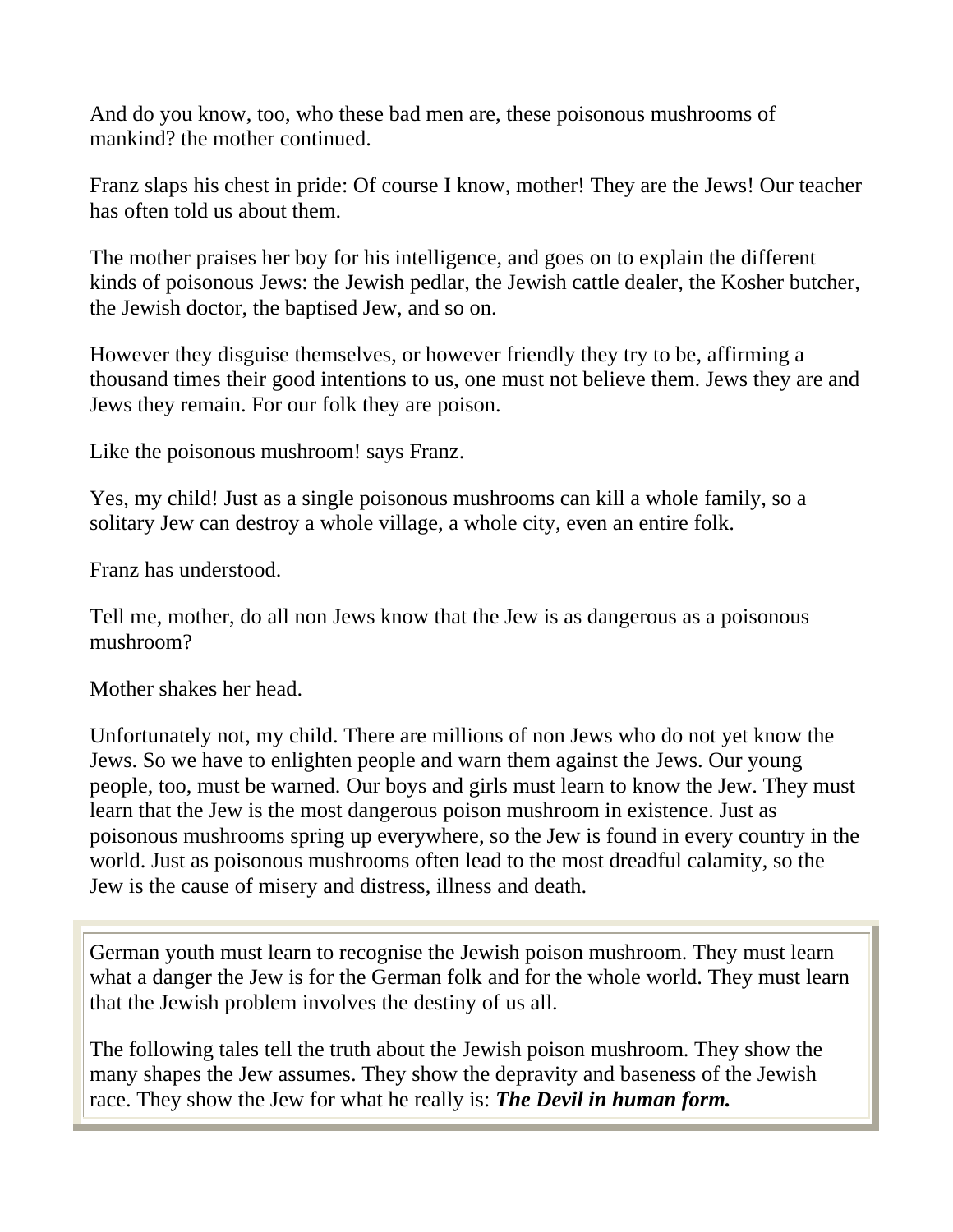# **How to Identify a Jew**



### **The Jewish nose is bent. It looks like the number six.**

The 7th year boys' class is dealing with the question of how to recognise a Jew. The teacher, Birkmann, has made various drawings on the blackboard to assist the class. The boy Karl stands before the board with a pointer and explains the drawings.

One can tell a Jew by his nose. The Jewish nose is bent at the tip. It looks like a figure **6**. So we call them **Figure sixes**. Many non Jews also have bent noses. But in their case the nose is bent up, not down. They have nothing to do with the Jewish nose.

Encouraged by the teacher, Karl points out that the lips are another distinguishing feature; they are usually puffed up. The eyebrows are: Usually thicker and more fleshy than ours.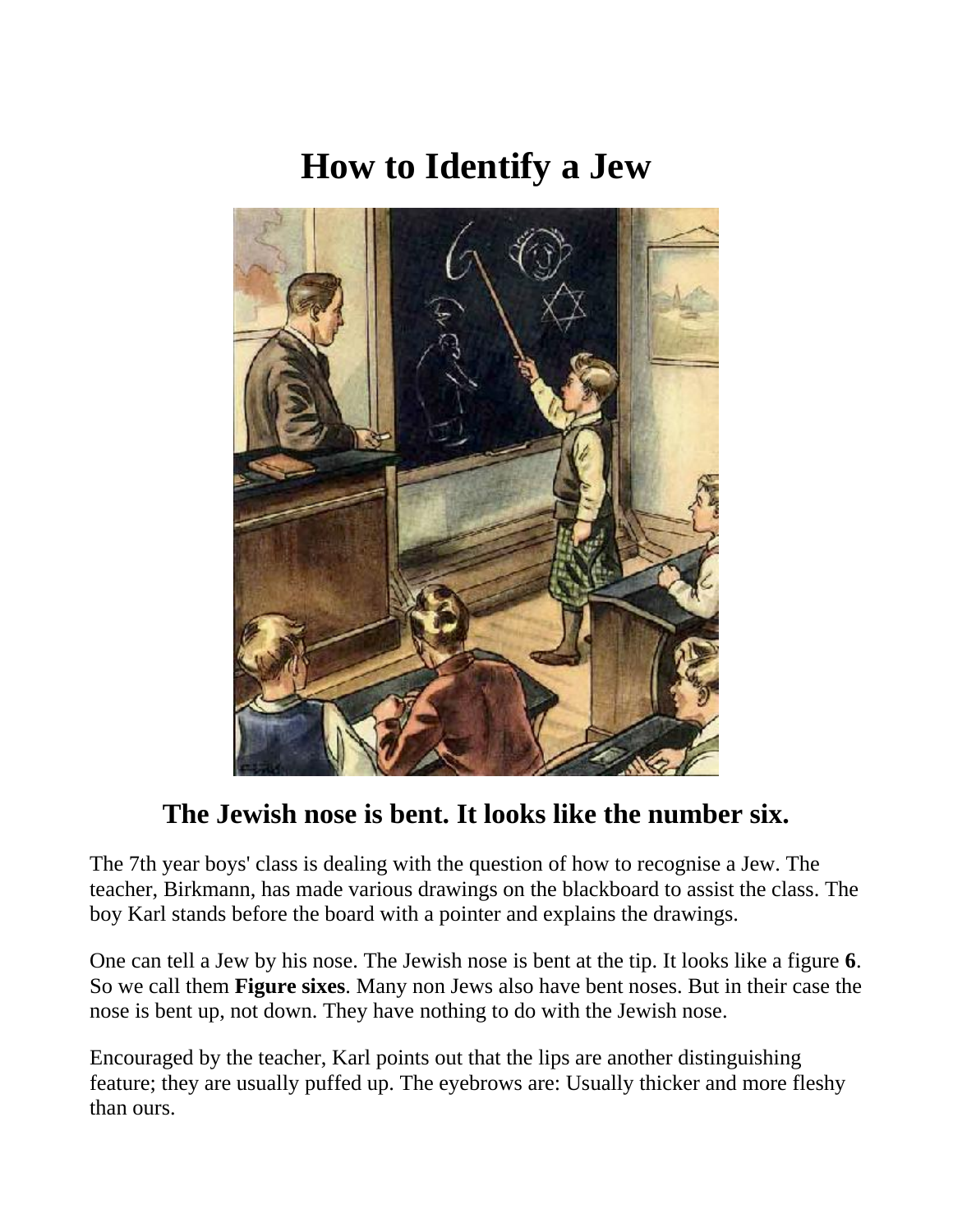From the eyes one can see that the Jew is: A false, deceitful person.

The best scholar in the class, Fritz Müller then comes to the front and continues. Fritz points out that Jews are usually: Middle sized and have short legs. Their arms too, are usually short. Many Jews have curved legs and are flat footed. They often have a low slanting forehead. We call it a *retreating* forehead. Many criminals have such foreheads. The Jews are also criminals. Their hair is mostly dark and often curled like the hair of Negroes. Their ears are very big and look like the handle of a coffee cup.

Two other boys add their contribution. One deals with variations, such as blond Jews, and the other with the peculiarities of Jewish movements and speech.

The Jew talks nearly always through his nose.

He often has: A repugnant, sweetish smell. A fine nose can always smell a Jew.

With these answers the teacher is satisfied.

He turns the board round. The following verses are written on it and are recited by the children:

| From a Jew's face                | Would we from the Jew be free.  |
|----------------------------------|---------------------------------|
| The wicked Devil speaks to us,   | Again be gay and happy,         |
| The Devil who, in every country, | Then must youth fight with us   |
| Is known as evil plague.         | To get rid of the Jewish Devil. |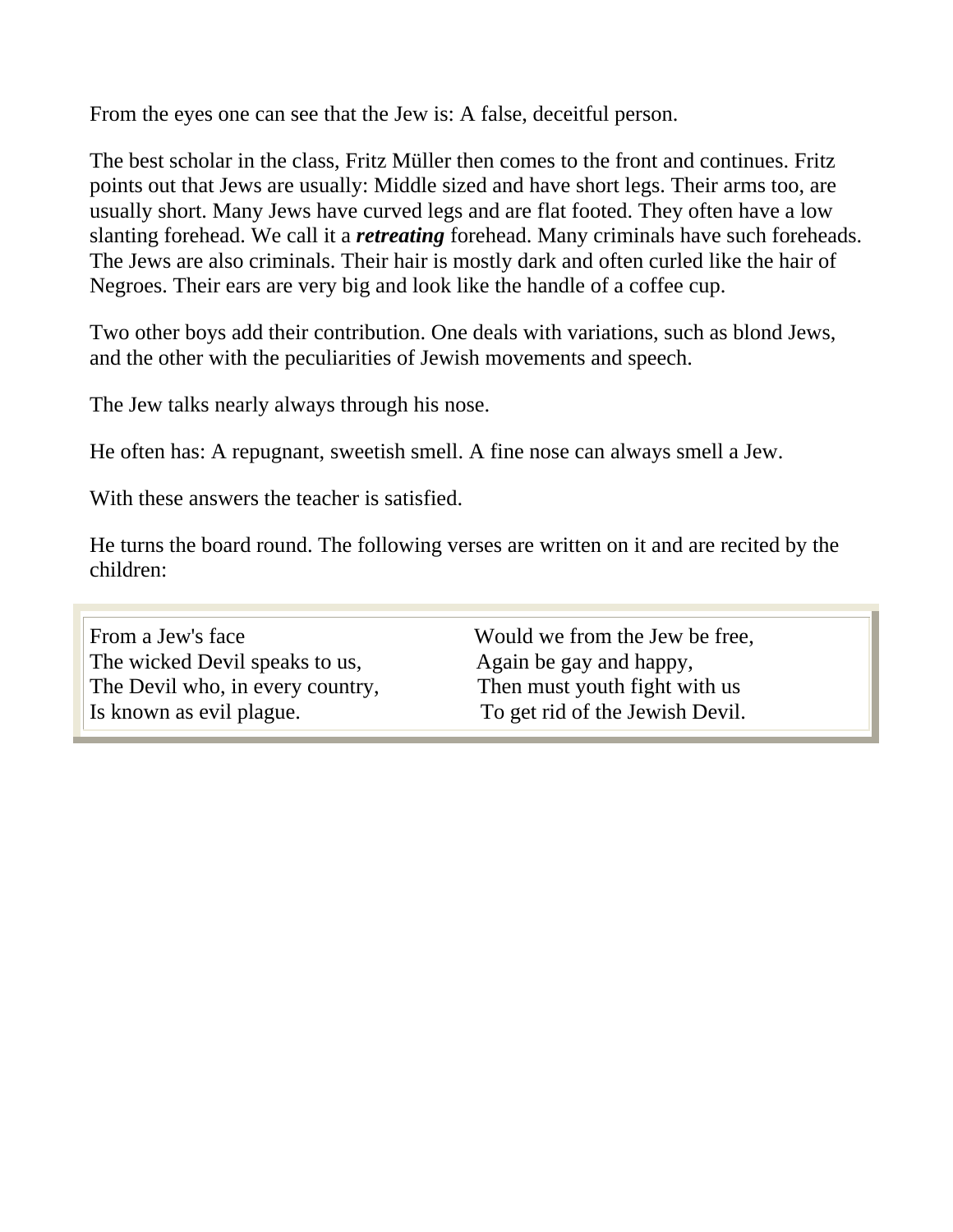## **How the Jews came to us**



### **Just look at these guys! The louse infested beards!**

### **The filthy, protruding ears.**

Look at those creatures! cries Fritz.

Those sinister Jewish noses! Those lousy beards! Those dirty, standing out ears! Those bent legs! Those flat feet! Those stained, fatty clothes! Look how they move their hands about! How they haggle! And those are supposed to be men!

And what sort of men? replies Karl. They are criminals of the worst sort.

He describes their trafficking in wares and how, when they have money enough, they get rid of their dirty clothes, cut their beards off, delouse themselves, put on up to date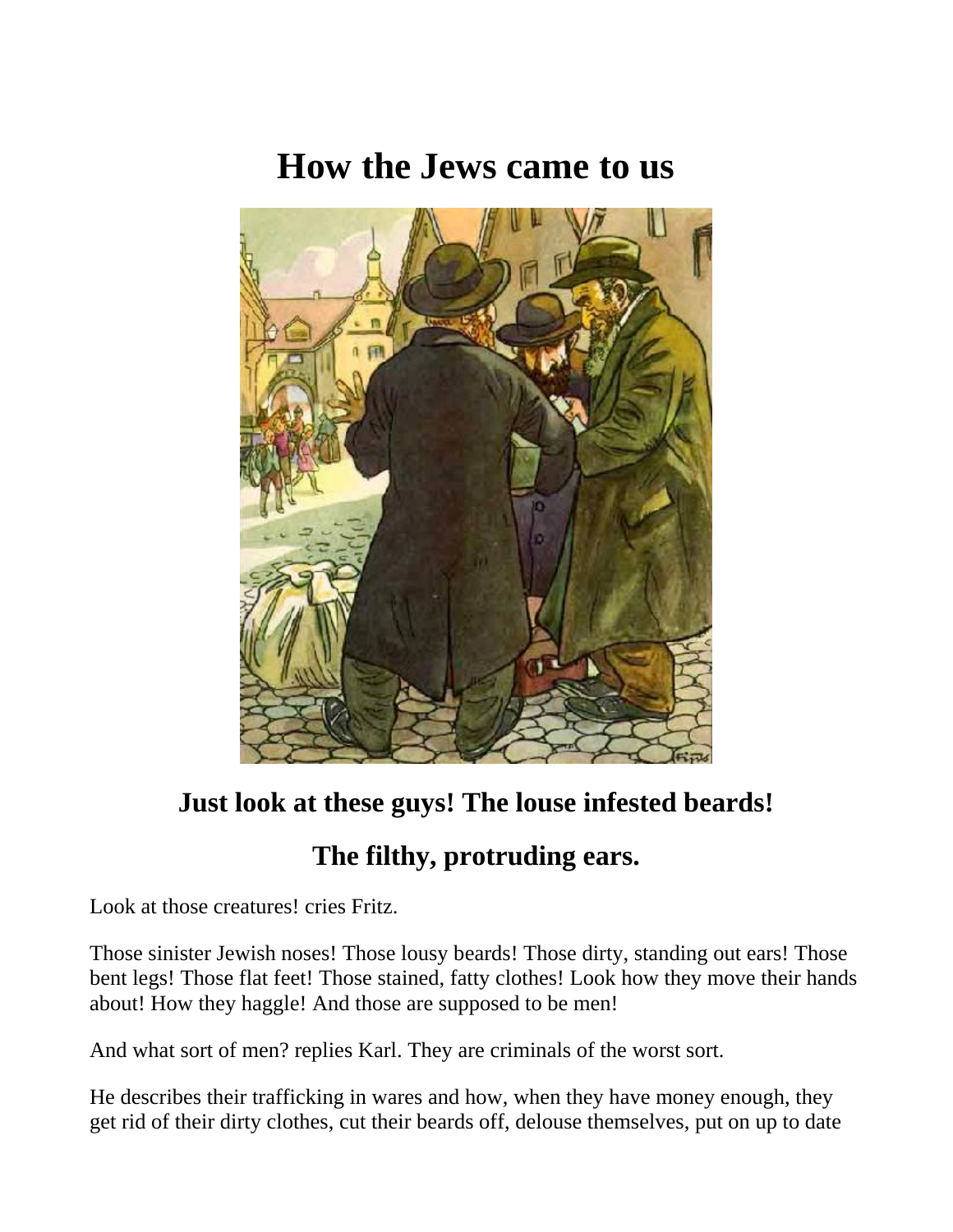clothes, and go about as if they were not Jews. In Germany they speak German and behave as though they were Germans. In France they speak French and act as Frenchmen. In Italy they want to be Italians; in Holland, Dutch; in America, Americans; and so on. So they carry on throughout the whole world.

Fritz laughs at this and says anyhow they can always be recognised as Jews. Karl nods:

Naturally, one can tell them if one uses one's eyes. But unfortunately, there are still many who fall for the Jewish swindle.

Fritz answers:

Not me! I know the Jews! I know too, a verse about them:

| Once they came from the East, | Today they dress very well;            |
|-------------------------------|----------------------------------------|
| Dirty, lousy, without a cent; | Do not want to be Jews any more        |
| But in a few years            | So keep your eyes open and make a note |
| They were well to do.         | Once a Jew, always a Jew!              |

è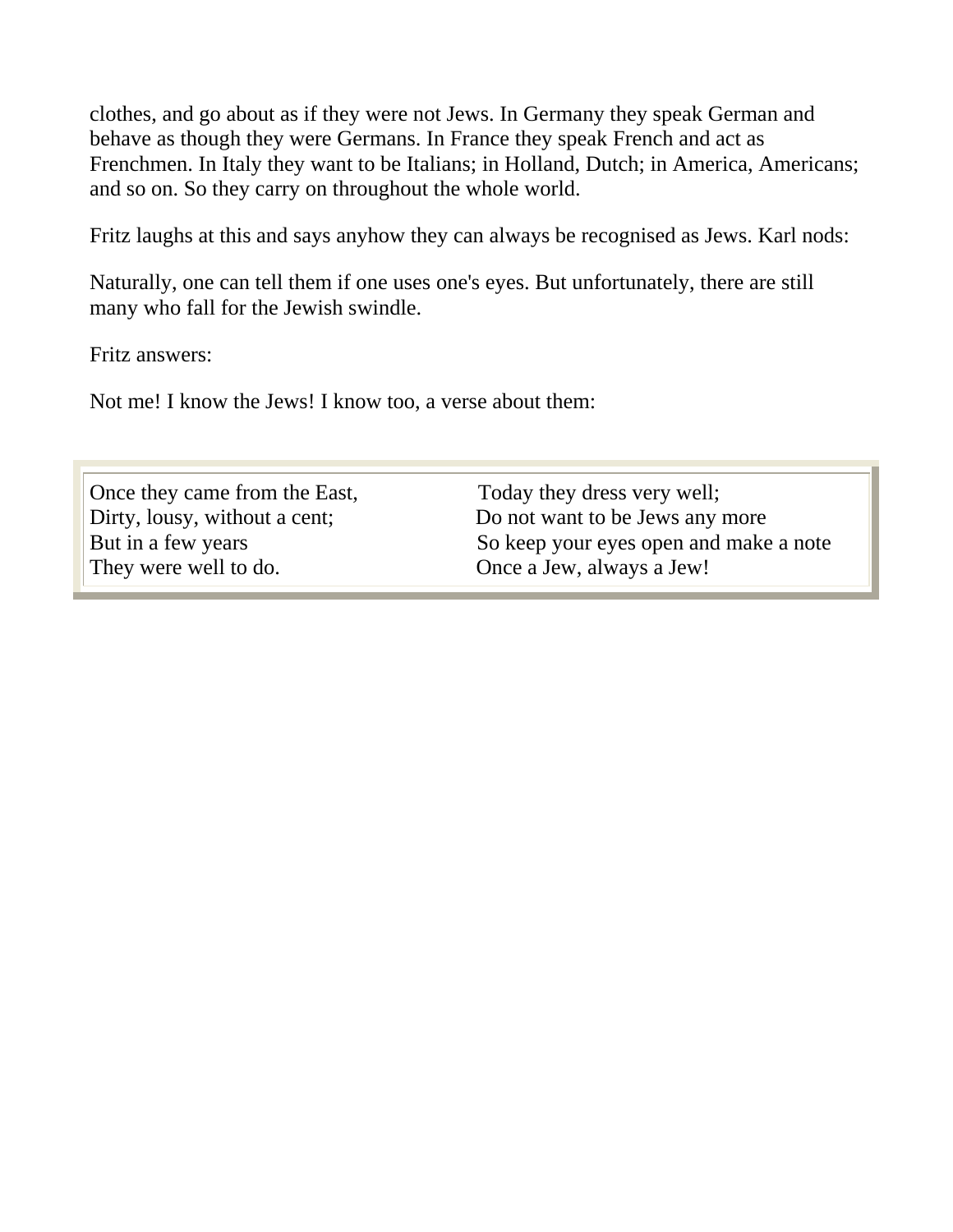## **What is the** *Talmud?*



### **In the** *Talmud* **it is written: Only the Jew is human. Gentile peoples are not called humans, but animals. Since we Jews see Gentiles as animals, we call them only Goy.**

Solly is thirteen years old. He is the son of the livestock Jew Blumenstock from Langenbach. There is no Jewish school there. Solly therefore has to go to the German school. His schoolmates don't like him. Solly is fresh and insolent. There are always fights. And Solly is always responsible for them.

Today Solly doesn't have to go to school. He has to visit a rabbi in the city. A rabbi is a Jewish preacher. And this Jewish preacher wants to see if Solly has diligently studied the teachings of the Jewish religion. Solly has gone to the synagogue. A synagogue is the church of the Jews. The rabbi is waiting for him. He is an old Jew with a long beard and a genuine devil's face. Solly bows. The rabbi leads him to a reading table where there is a large, thick book. It is the Talmud. The Talmud is the secret law book of the Jews.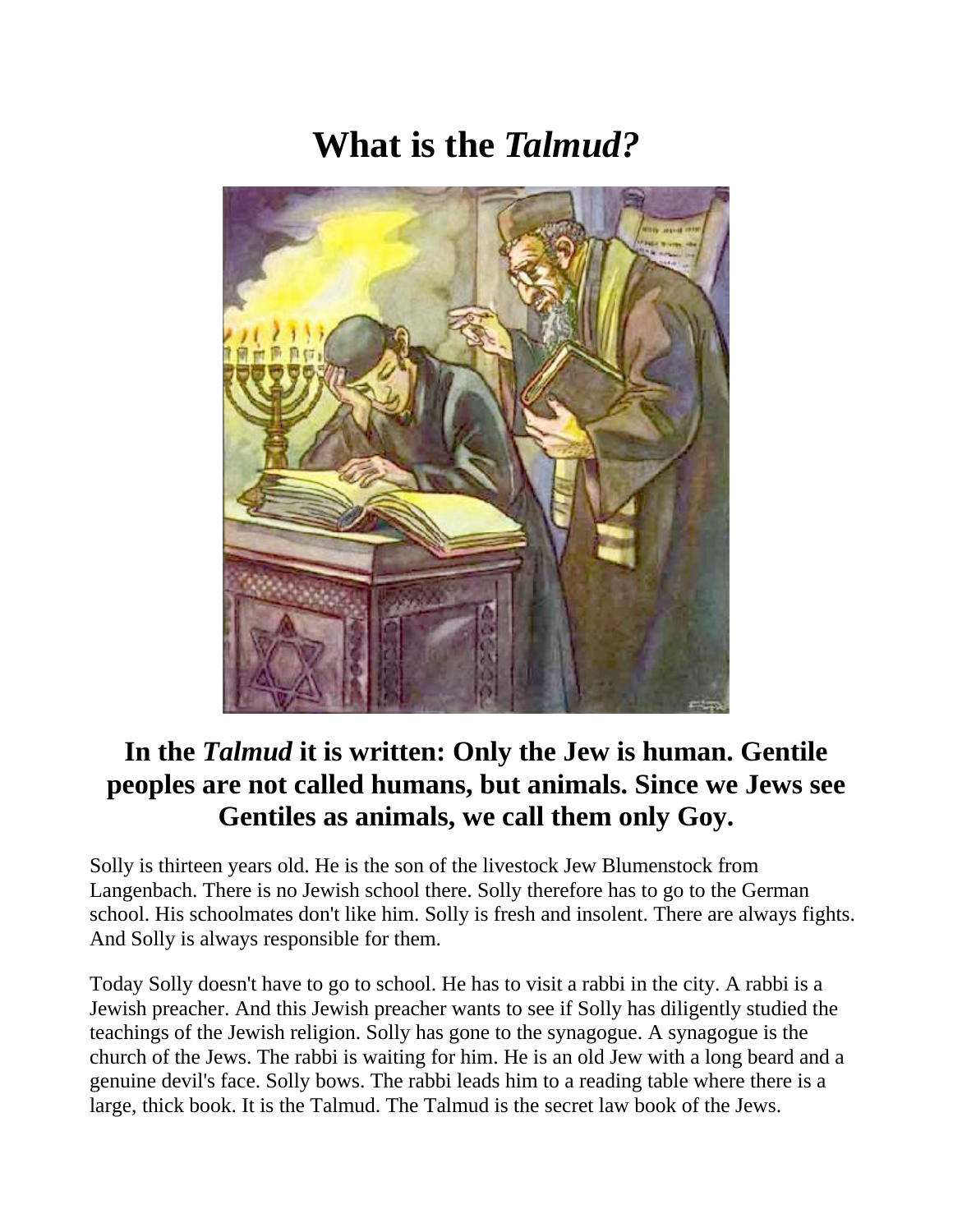The rabbi begins the examination.

Solly, you have a non Jewish teacher in school. And every day you hear what the Gentiles say, what they believe, and the laws by which they live .....

Solly interrupts the rabbi:

Yes, rabbi, I hear that every day. But that doesn't concern me. I am a Jew. I have laws to follow that are entirely different from those of the Gentiles. Our laws are written down in the **Talmud**.

The rabbi nods.

Right! And now I want to hear what you know about them. Give me a few sayings or proverbs that you have heard in the Gentile school!

Solly thinks. Then he says:

A proverb of the Gentiles is: **Work is no disgrace.**

What do the Gentiles mean by that?

They mean to say that it is no disgrace when one has to work.

Do we Jews believe that?

No, we don't believe that! In our law book the **Talmud** it is written:

#### **Work is noxious and not to be done.**

Therefore we Jews don't work, but mostly engage in commerce. Gentiles are created to work. In the **Talmud** it also says:

#### **The rabbi teaches: There is no lower occupation than farming. A Jew should neither plough the field nor plant grain. Commerce is far more bearable than tilling the soil.**

The rabbi laughs.

You've learned very well. But I know another **Talmud** passage that you must learn.

He opens the Talmud. Solly must read:

The Gentiles are created to serve the Jews. They must plough, sow, weed, dig, reap, bundle, sift, and grind. The Jews are created to find everything ready.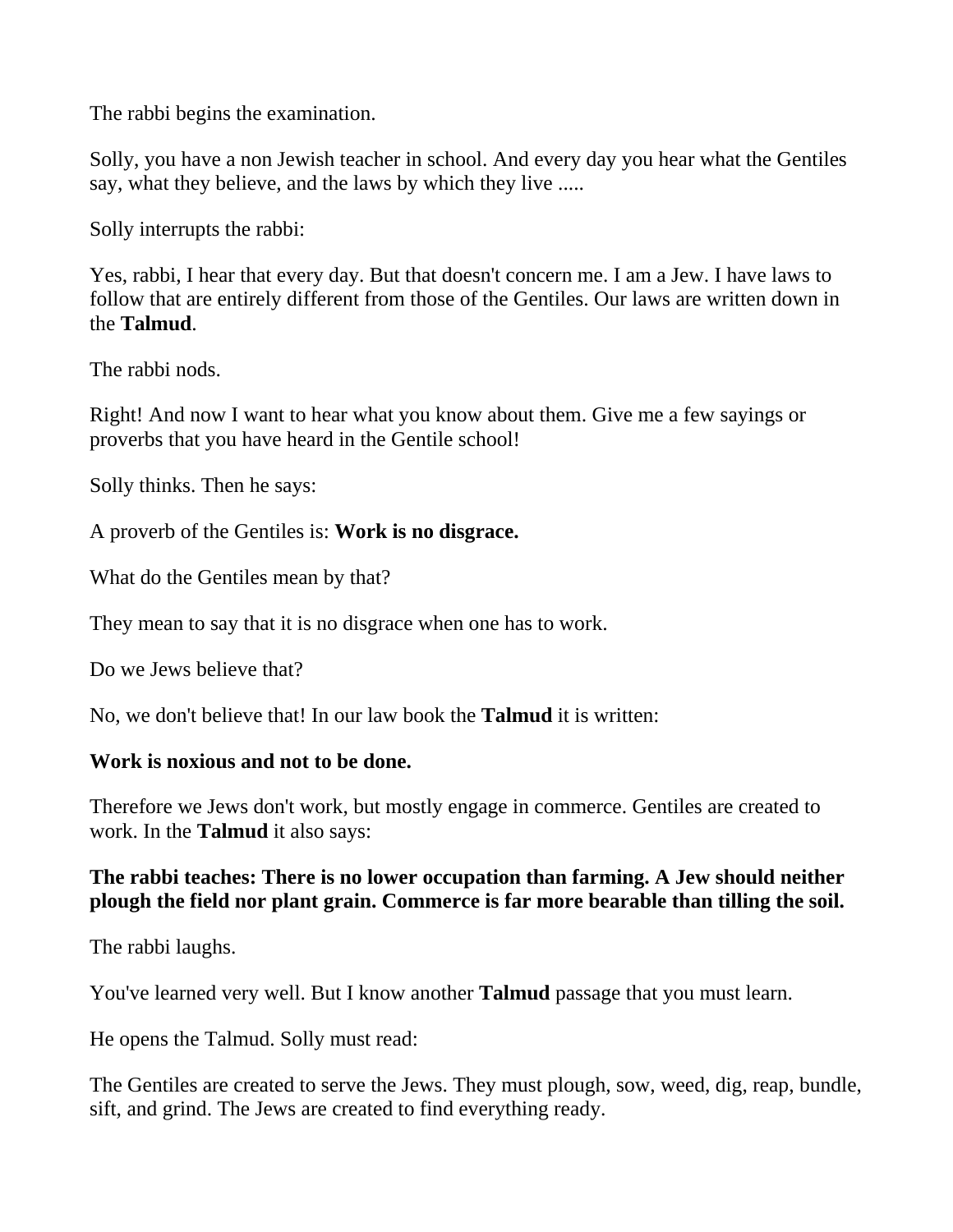The rabbi continues his examination.

Tell me several more principles or proverbs of the Gentiles!

Solly answers:

### The Gentiles say: **Be ever loyal and upright. Honor is the surest defense.**

What do the Gentiles mean by that?

They mean that one should always be honest in life. One should not lie and cheat. That's what the Gentiles say.

And what do we Jews do?

We may lie and cheat Gentiles. In the **Talmud** it says:

### **It is permitted for Jews to cheat Gentiles. All lies are good.**

And furthermore it is written:

### **It is forbidden for a Jew to cheat his brother. To cheat a Gentile is permitted.**

When we loan the Gentiles money, we must demand usurious interest. For in the **Talmud** it is written:

#### **Concerning robbery it is taught: Gentiles may not rob each other. The Gentile may not rob the Jews. But the Jews may at any time rob the Gentiles.**

It further says:

### **If a Jew has stolen something from a Gentile and the Gentile discovers it and demands it back, the Jew should simply deny it all. The Jewish court will stand by the Jew.**

It is also permitted for us Jews to buy stolen goods from a thief, when they come from Gentiles. We Jews may also be fences without sinning before our god. Smuggling and tax evasion are also permitted for us Jews. In the **Talmud** it is written that we may cheat Gentile authorities of customs and taxes. It says:

#### **Smuggling is permitted, for it is written: You need not pay what you owe.**

Also thievery is permitted for Jews. But we may steal only from the Gentiles. The **Talmud** says: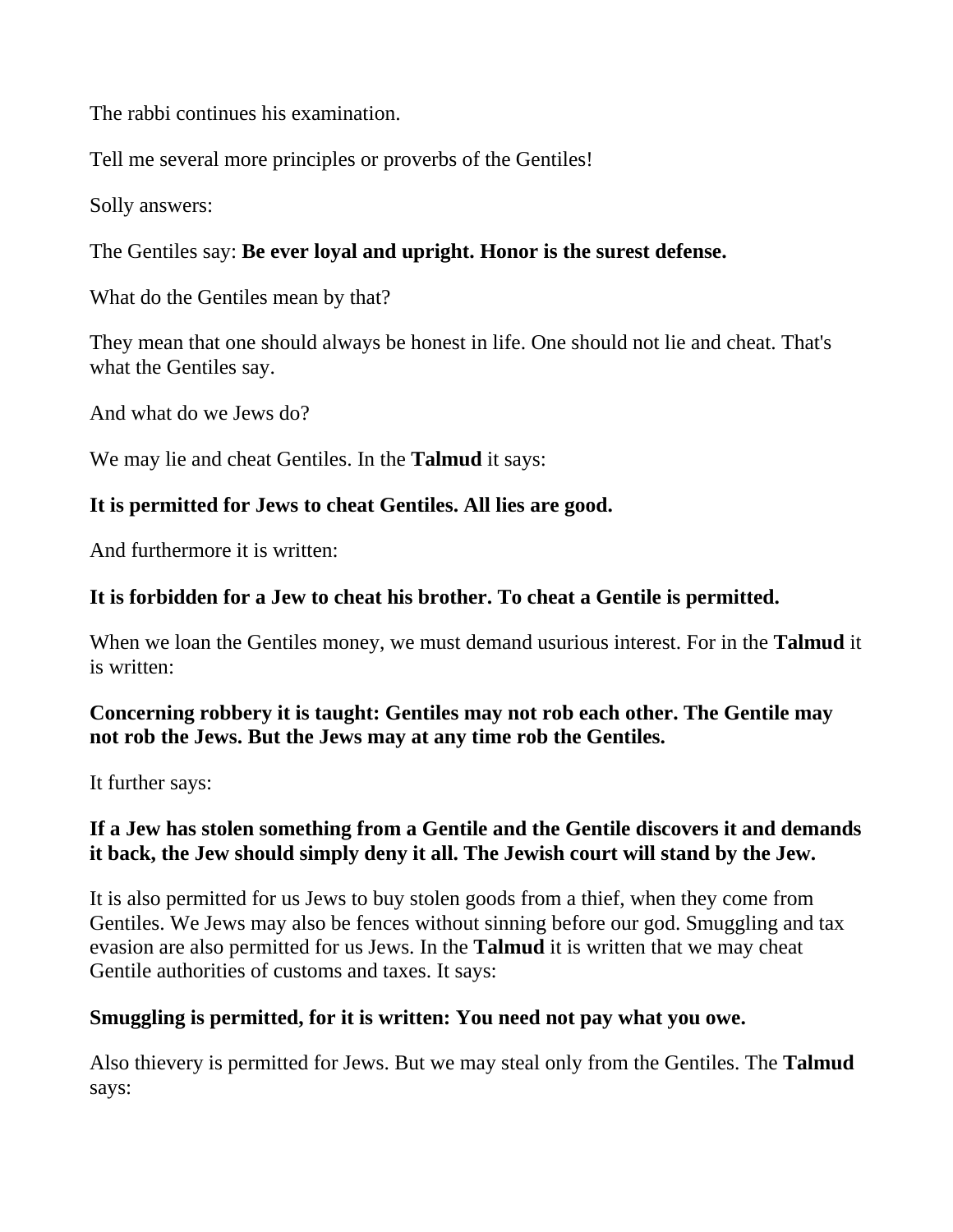The words **You shall not steal** in the text refer only to thievery from Jews. Stealing from Gentiles is not meant.

What does that mean? the rabbi asked.

That means that we cannot steal from or cheat Jews. But we can cheat Gentiles at any time. That is permitted for us.

The rabbi is satisfied.

Excellent! In conclusion, give me several more laws from the **Talmud**.

Solly is delighted with the rabbi's praise. Solly says: In the Talmud it is written:

#### **Only the Jew is human. The Gentile peoples are not called people, rather they are named animals.**

And because we see Gentiles as animals, we call them **goy**. It is also permitted for us at any time to perjure ourselves before a Gentile court. In the **Talmud** it is written:

**The Jew is permitted to swear falsely before a Gentile court. Such an oath is always to be seen as compelled. Even when a Jew swears by the name of god, he is allowed to tell a lie, and in his heart to reject the oath he has made.**

Furthermore, in the **Book Of Sirach** it says:

#### **Terrify all the nations, O Judah! Lift up your hands against the Gentiles! Incite the wrath of the Gentiles against each other and pour out anger! Shatter the princes who are enemies to the Jews.**

Enough! interrupts the rabbi. He comes up to Solly and shakes his hand. Then he says:

You are a fine **Talmud** student. You will become a real Jew. Always think about what the **Talmud** demands of you. The teachings and laws of the **Talmud** are more important and more to be obeyed than the laws of the **Old Testament**. The teachings of the **Talmud** are the words of the living Jewish god. He who breaks the laws of the **Talmud** deserves death. You should think about that throughout your whole life. If you always follow the **Talmud** laws diligently, you will join our biblical fathers in the Jewish heaven. Amen!

Murder, thievery, and lies, In the **Talmud** it is written, Robbery, perjury, and cheating: What Jews hate and what they love, These are all permitted for the Jews, What Jews think and how they live, As every Jewish child knows. All is ordained by the **Talmud**.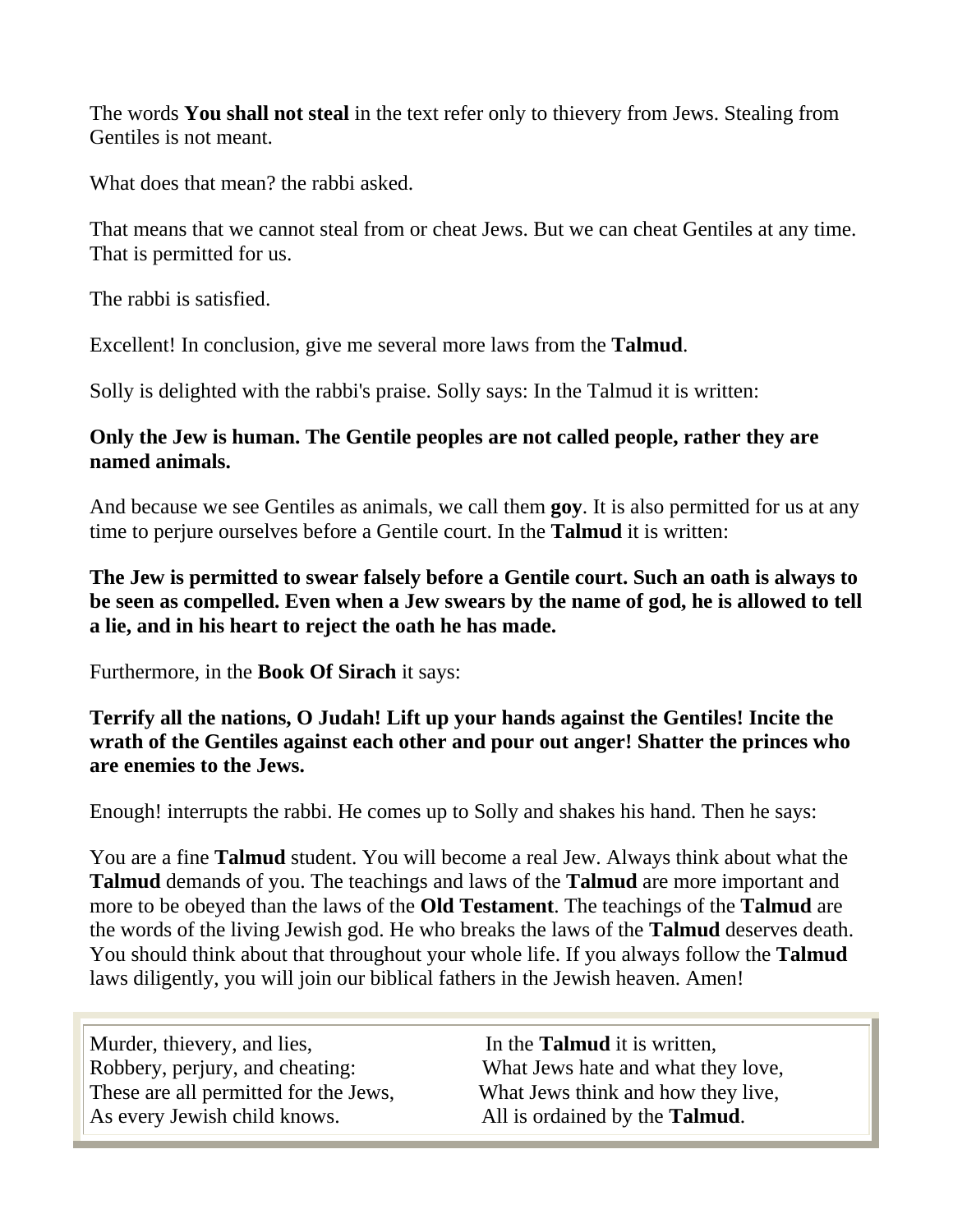# **Why the Jews let themselves be baptised**



### **Baptism didn't make a Gentile out of him.**

Anne says: Do you know our Girls' Leader once told us: **Just as little as a Negro can be made into a German by baptism, can a Jew be made into a non Jew.**

Grete stamps her feet angrily on the ground: I do not understand these priests who go on baptising Jews even today. By doing so they admit a criminal mob into the churches.

Anne concludes: I believe a time will come when the Christians will curse the clergy who once allowed Jews to enter the Christian Church. For the Jews only want to destroy the Christian Church. And they will destroy it if our clergy go on allowing Jews to enter. There is a saying: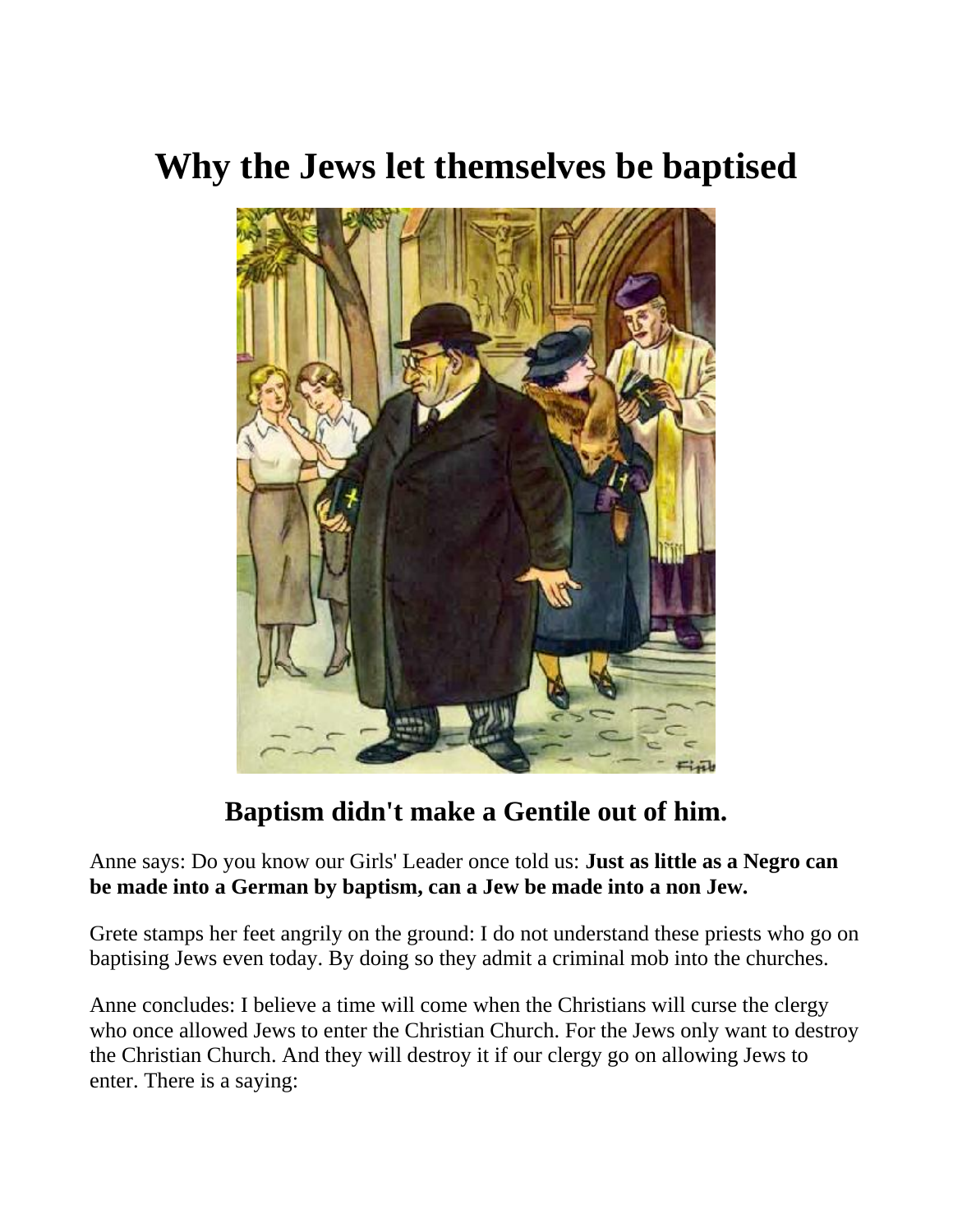If a Jew comes along Baptismal water helps not a jot. Be on your guard and beware: He is a Devil in time

Wanting a priest to baptise him, That does not make the Jew any better! Jew remains always Jew! And remains so through eternity!

# **How a German peasant was**

# **driven from house and farm**



**Daddy, some day when I have my own farm, no Jew will enter my house.**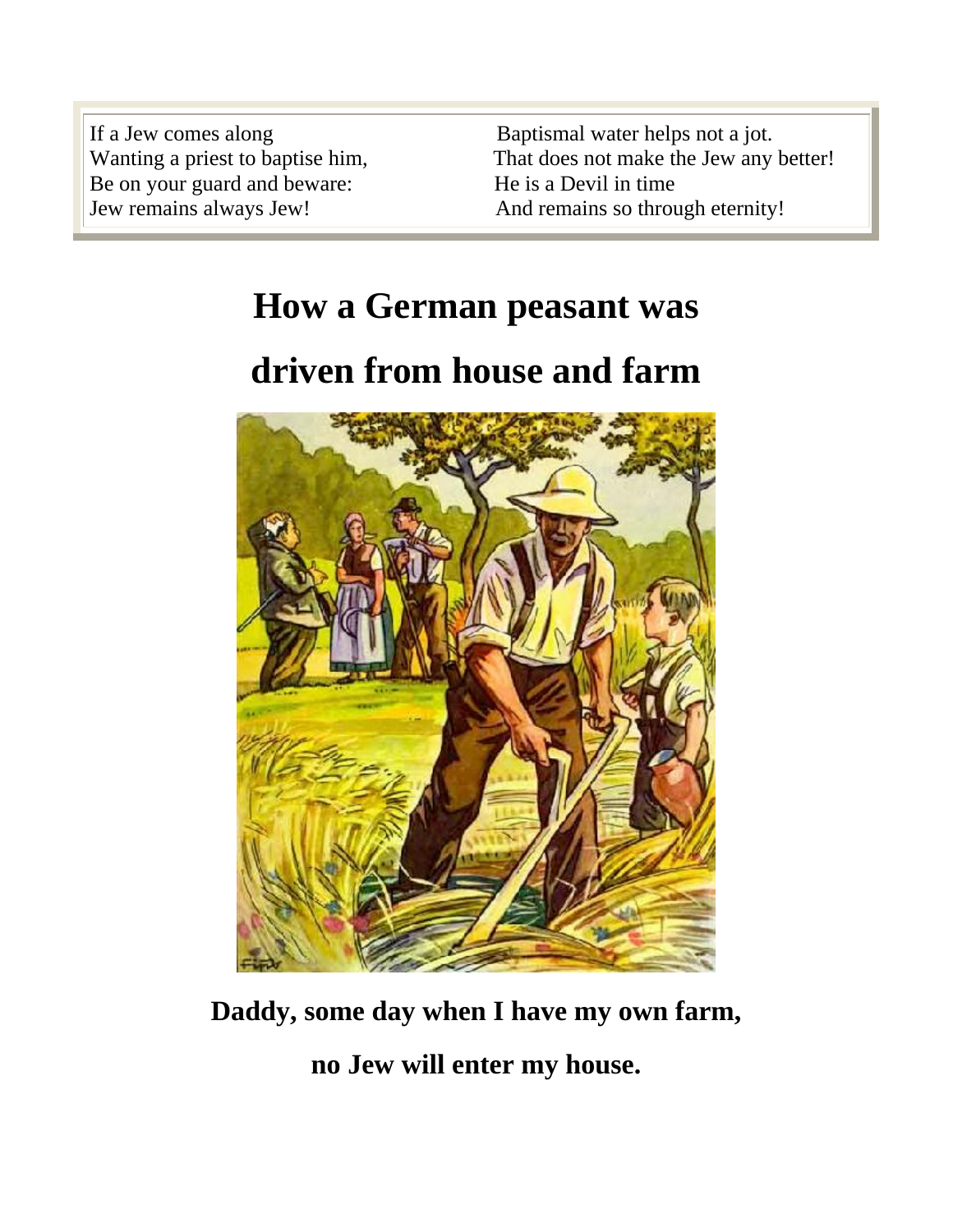Little Paul is frightfully shocked. His eyes sparkle with anger. What a mean Jew! he says. Then he is silent awhile. Full of loathing, he looks at the Jew. He would like best to break the water jug on the creature's head. But what could the little fellow do! That would not help his neighbour.

Father, when I am grown up and have a farm of my own, I will always think of our neighbor. And no Jew shall ever enter my house. I will write on the door: Jews prohibited! And if a Jew were to come in, I would at once throw him out!

The father nods:

Right, Paul! One should have nothing to do with a Jew. The Jew will always cheat us. The Jew will take from us all we possess. Every peasant must make a note of that!

Yes, says little Paul, and I will always think of the saying that teacher has taught us at school:

The peasant prays to the German God: **Oh, keep the hail from us, Protect us from lightning and flood, Then we shall have again good harvest.**

But worse than these plagues, Never forget, is the Jews! Be warned: Look out For the bloodthirsty Jew!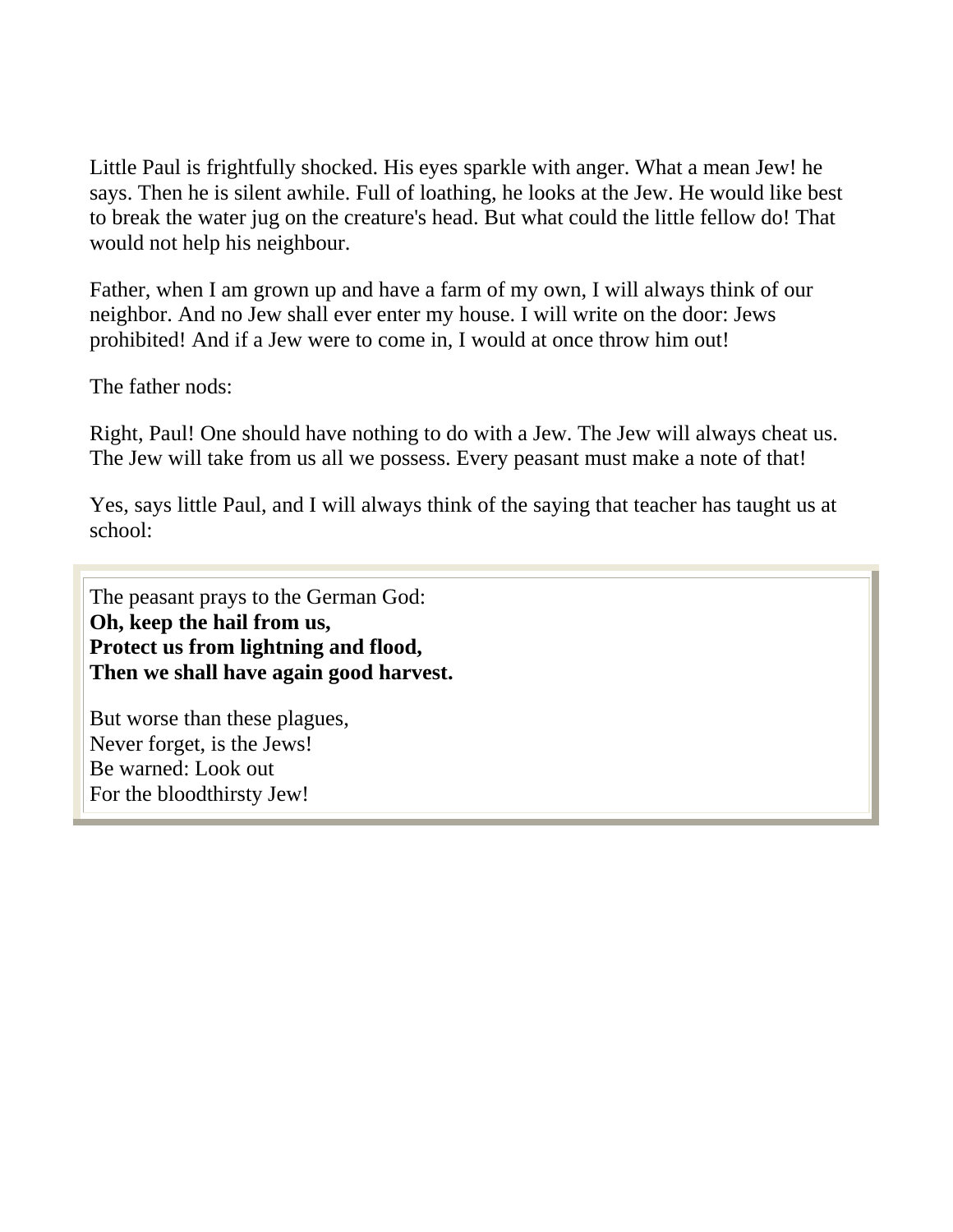# **How Jewish traders cheat**



### **Farming woman, have I got something special for you today. Look at this material! You can make a dress from it that will make you look like a baroness, like a countess, like a queen.**

It is a festival evening in the village when the Jew turns up with his wares. The Jew flatters the peasant woman and spreads out his wares.

Everything the heart desires, Levy has for sale.

But the German peasant girl turns down his offers.

The Jew persists, and shows her some stuff of ..... purest wool. That will make a dress for you, woman, so that you will look like a Baroness or a Princess, like a Queen. And cheap, too, that I can tell you!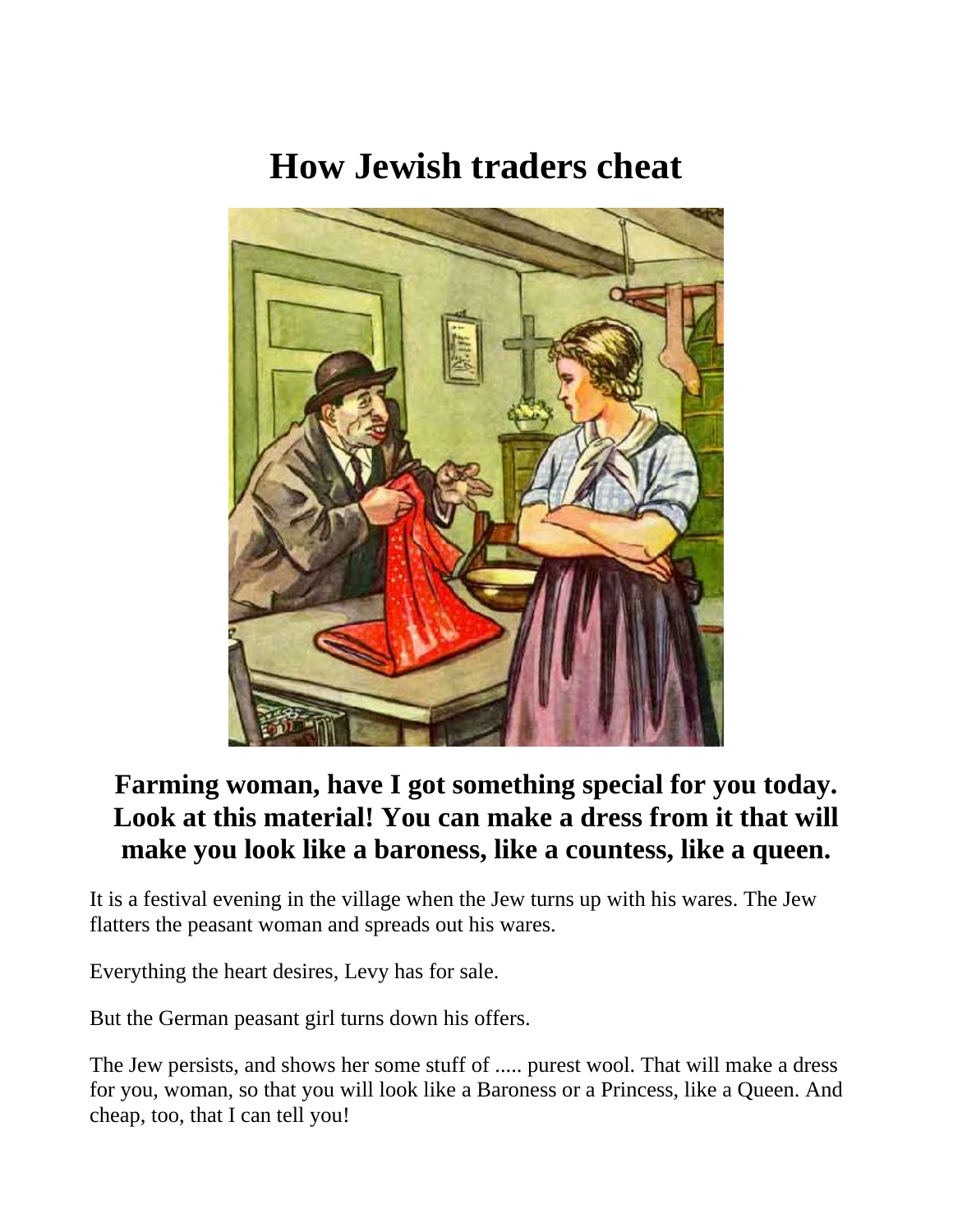But the peasant woman knows the Jew too well.

I am buying nothing from you, she says, and goes away.

The Jew packs up and goes away cursing. He consoles himself with the knowledge that there are lots of other peasants who can be more easily duped than this one.

Woe to the woman, however, who lets herself be taken in by his chatter. It will happen to her. As has happened to so many other peasant women once they have let the Jew in. There is no escape. There is an old saying:

The Jewish hawker Is a cheat and seducer. He lies all the time And you -- you pay the price.

So many have gone through the mill. Would you be saved from these penalties? Then don't let the Jew come in And buy only from a German!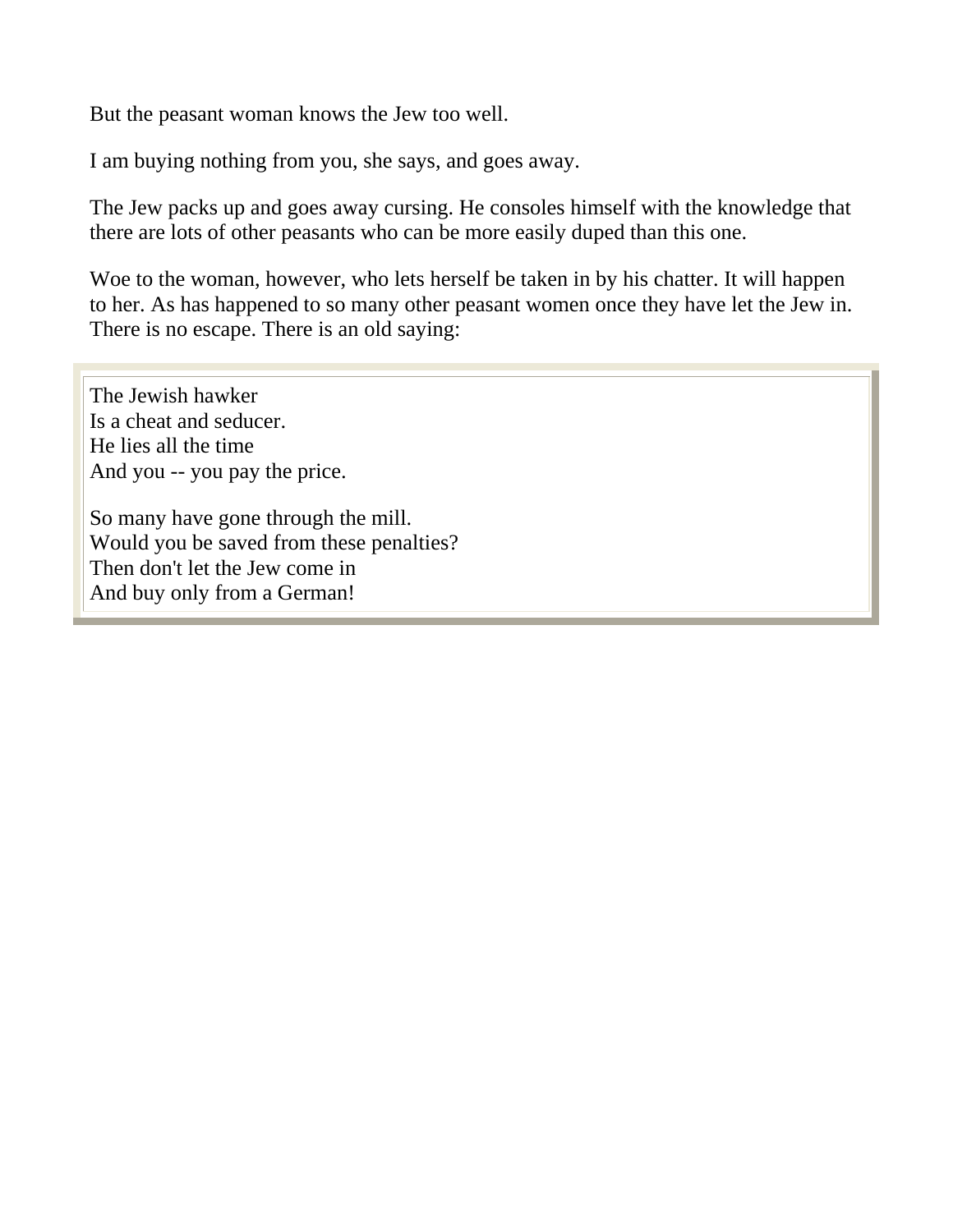## **The experience of Hans and Else**

## **with a strange man**



### **Here, kids, I have some candy for you. But you both have to come with me.**

Else begins to have plenty of sweets.

Hans asks from where they are coming.

I have got them from a strange man. But don't tell mother! The man strictly forbade me to do so!

Hans is curious. They arrange to go together. The man wants them to go with him.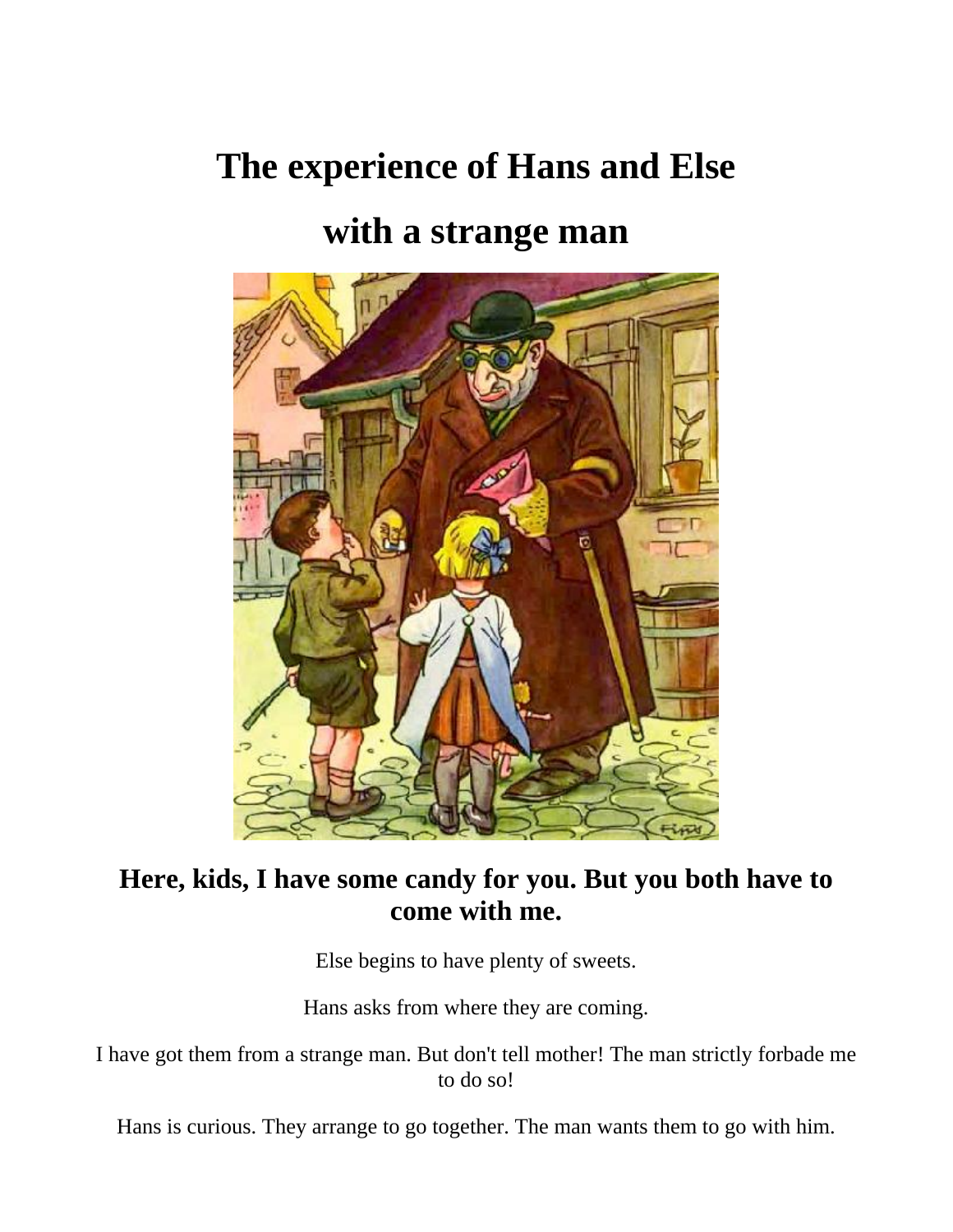Hans hesitates -- Hans thought:

What does the man want of us? Why should we go with him?

Suddenly a great fear comes over him.

You are a Jew! he cries, and, seizing his sister, runs off as fast as his legs will carry him. At the corner of the street he meets a policeman. Quickly Hans tells his story. The policeman gets on his motorbike and soon overtakes the strange man. He handcuffs him and takes him to prison.

At home, subsequently, there is great rejoicing. The police praise Hans for being a brave lad. His mother gives him a large piece of chocolate while teaching him the following saying:

A devil goes through the land, The Jew he is, known to us all As murderer of the peoples and polluter of the races, The terror of children in every country!

He wants to ruin the youth. He wants all peoples to die. Have nothing to do with a Jew Then you'll be happy and gay!\*

[\* Here, "gay" is in the traditional definition of "merry; excited"]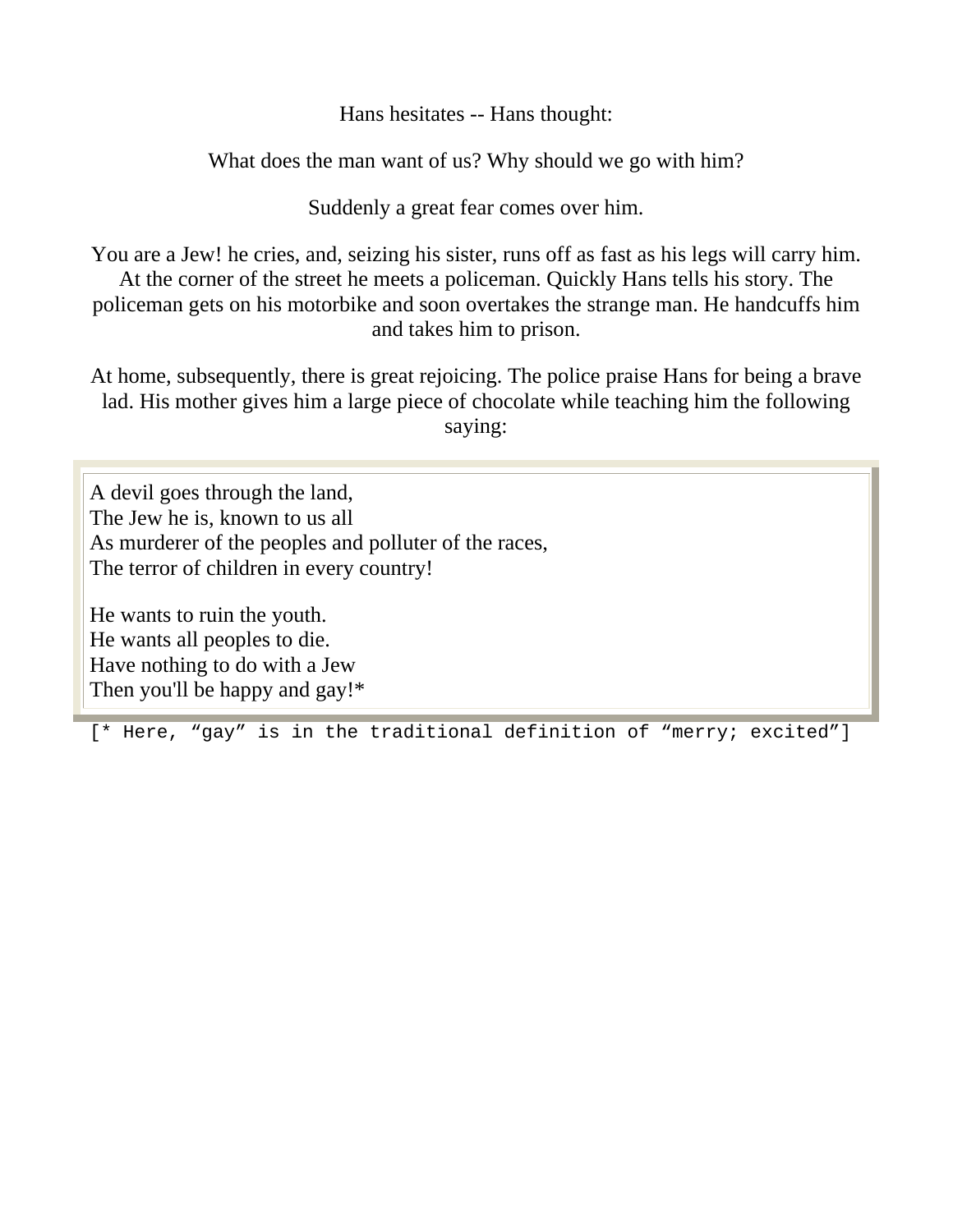# **Inge's visit to a Jewish doctor**



### **Two criminal eyes flashed behind the glasses**

## **and the fat lips grinned.**

Inge is sick. For several days she has had a light fever and a headache. But Inge did not want to go to the doctor.

Why go to the doctor for such a trifle? she said again and again when her mother suggested it. Finally her mother insisted.

March! Go to Doctor Bernstein and let him examine you! her mother ordered.

Why Doctor Bernstein? He is a Jew! And no real German girl goes to a Jew, Inge replied.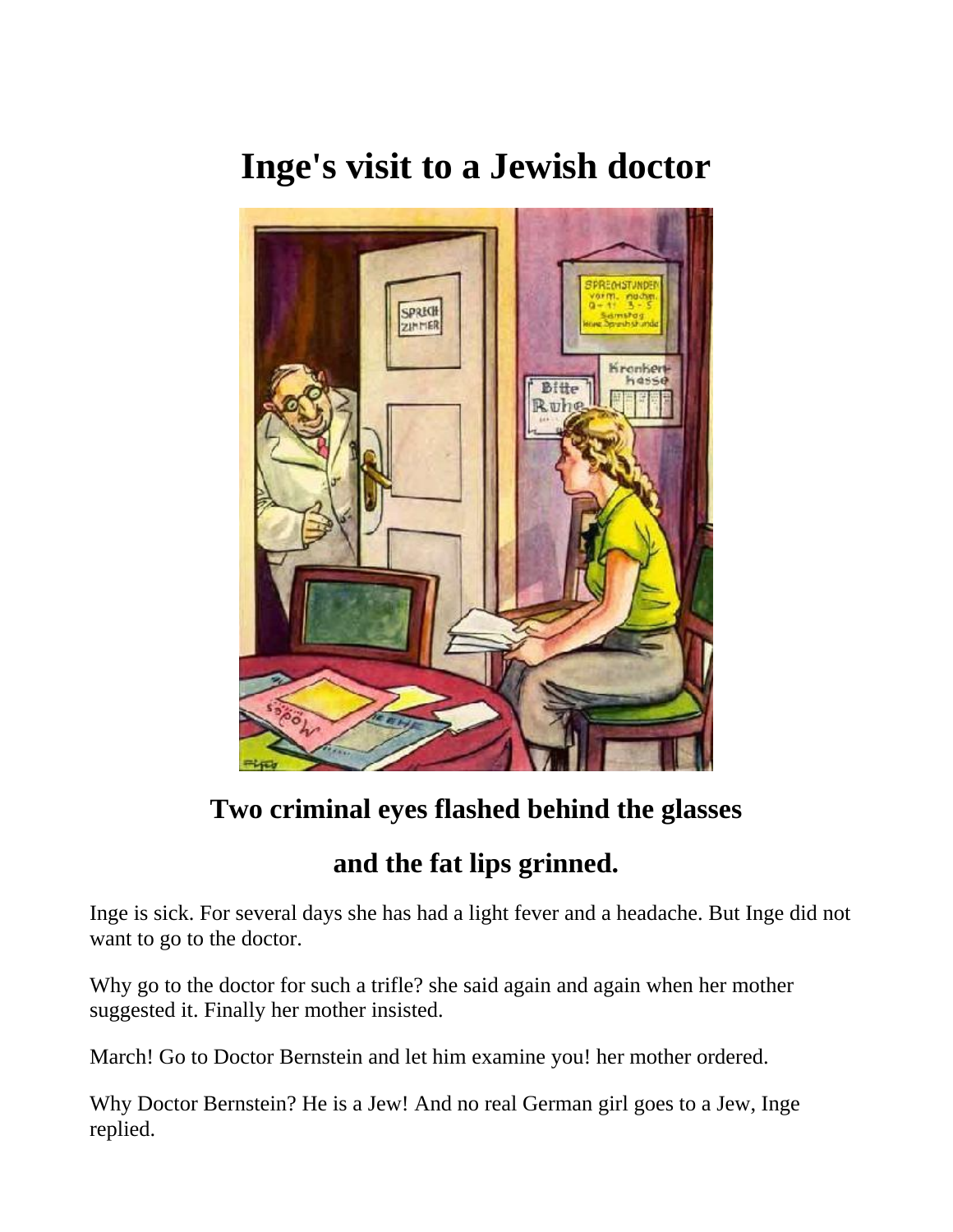Her mother laughed.

Don't talk nonsense! Jewish doctors are all right. They are always chattering nonsense about it at your League Of German Girls meetings. What do those girls know about it?

Inge protested.

Mother, you can say what you want, but you can't slander the League of German Girls. You should know that we League of German Girls understand the Jewish question better than many of our parents. Our Girls' Leader gives a short talk about the Jews nearly every week. Just recently she said: **A German may not go to a Jewish doctor! Particularly not a German girl! Because the Jews want to destroy the German people. Many girls who went to a Jewish doctor for healing found instead sickness and shame!** That's what our Girls' Leader said, Mother. And she's right!

Her mother grew impatient.

You always think you know more than the grown ups. What you said just isn't true. Look, Inge. I know Doctor Bernstein well. He is a fine doctor.

But he is a Jew! And the Jews are our deadly enemies, Inge replied.

Now her mother became really angry.

That's enough, you naughty child! Go to Doctor Bernstein right now! If you don't, I'll teach you how to obey me!

Her mother screamed and raised her hand.

Inge did not want to be disobedient, so she went. Went to the Jewish doctor Bernstein!

Inge sits in the waiting room of the Jewish doctor. She had to wait a long time. She leafs through the magazines that are on the table. But she is much too nervous to be able to read more than a few sentences. Again and again she thinks back on the conversation with her mother. And again and again she recalls the warning of her League of German Girls' Leader: A German may not go to a Jewish doctor! Particularly a German girl! Many girls who went to a Jewish doctor for healing found instead sickness and shame!

As Inge entered the waiting room, she had had a strange experience. From the examination room of the doctor came crying. She heard the voice of a girl:

Doctor! Doctor! Leave me alone!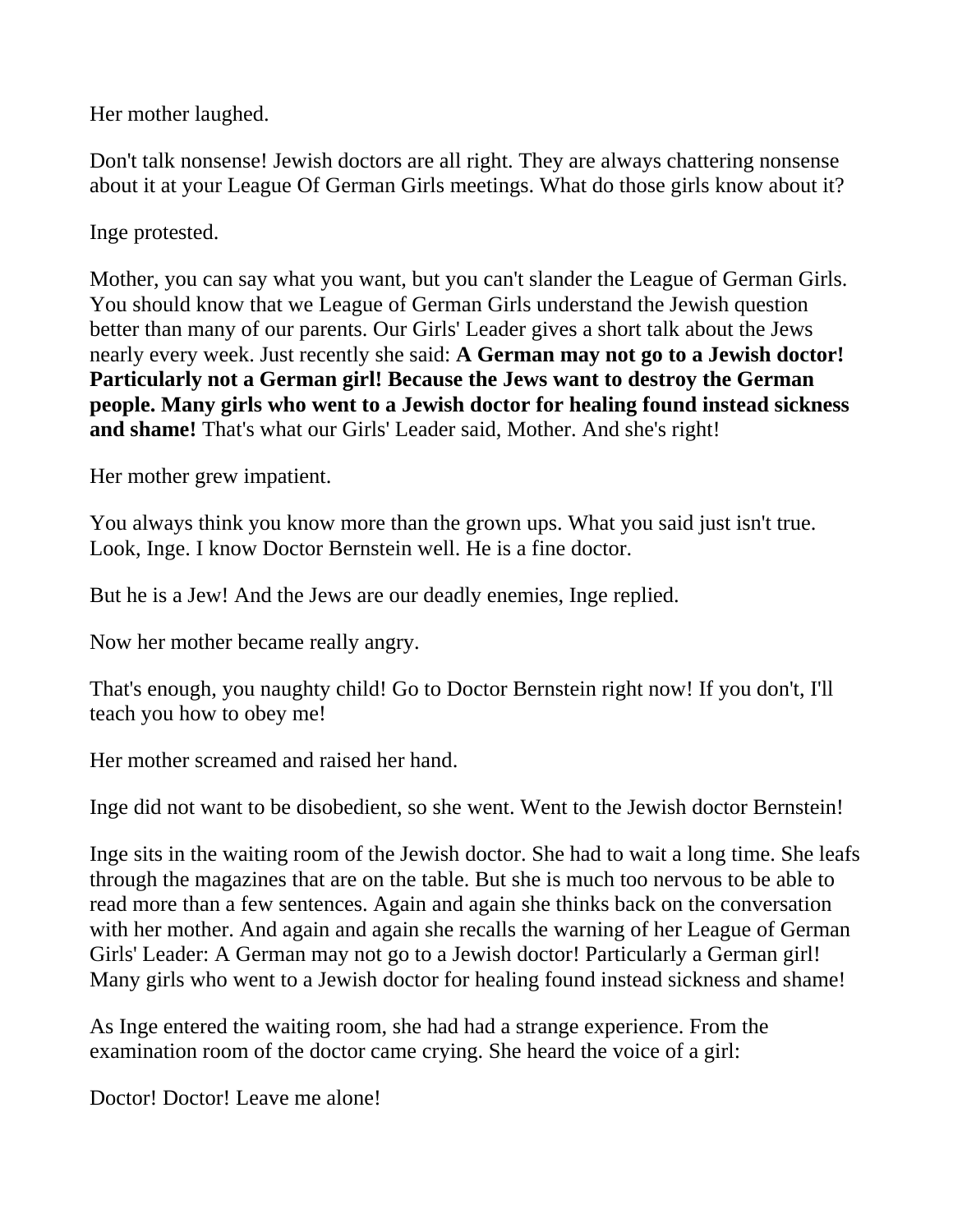Then she heard the scornful laugh of a man. Then all was suddenly silent. Breathlessly Inge had listened.

What does all that mean? she asked herself, and her heart beat faster. Once again she thought of the warnings of her League of German Girls' Leader.

Inge has been waiting for an hour. Again she picks up the magazines and tries to read. Then the door opens. Inge looks up. The Jew appears. A cry comes from Inge's mouth. In terror she lets the newspaper drop. Terrified, she jumps up. Her eyes stare in the face of the Jewish doctor. And this face is the face of the Devil. In the middle of this devilish face sits an enormous crooked nose. Behind the glasses glare two criminal eyes. And a grin runs across the protruding lips. A grin that wants to say: Now I have you at last, little German girl!

The Jew comes toward her. His fat fingers grasp for her. But now Inge has recovered. Before the Jew can grab her she hits the fat face of the Jew doctor. Then a leap to the door. Breathlessly Inge runs down the steps. Breathlessly she dashes out of the Jew house.

In tears she returns home. Her mother is shocked to see her child.

For God's sake, Inge! What happened?

It is a long time before the child can say anything. Finally Inge tells about her experience with the Jew doctor. Her mother listens in horror. And when Inge finishes her story, her mother lowers her head in shame.

Inge, I shouldn't have sent you to a Jewish doctor. When you left I regretted it. I couldn't relax. I wanted to call you back. I suspected suddenly that you were right. I suspected that something would happen to you. But everything came out all right, thank God!

Her mother moans, and tries to conceal her tears.

Gradually Inge calms down. She laughs again. Mother, you've done a lot for me. Thank you. But you have to promise me something: about the League Of German Girls ...

Her mother doesn't let her finish.

I know what you want to say, Inge. I promise. I'm finding that one can learn even from you children.

Inge nods.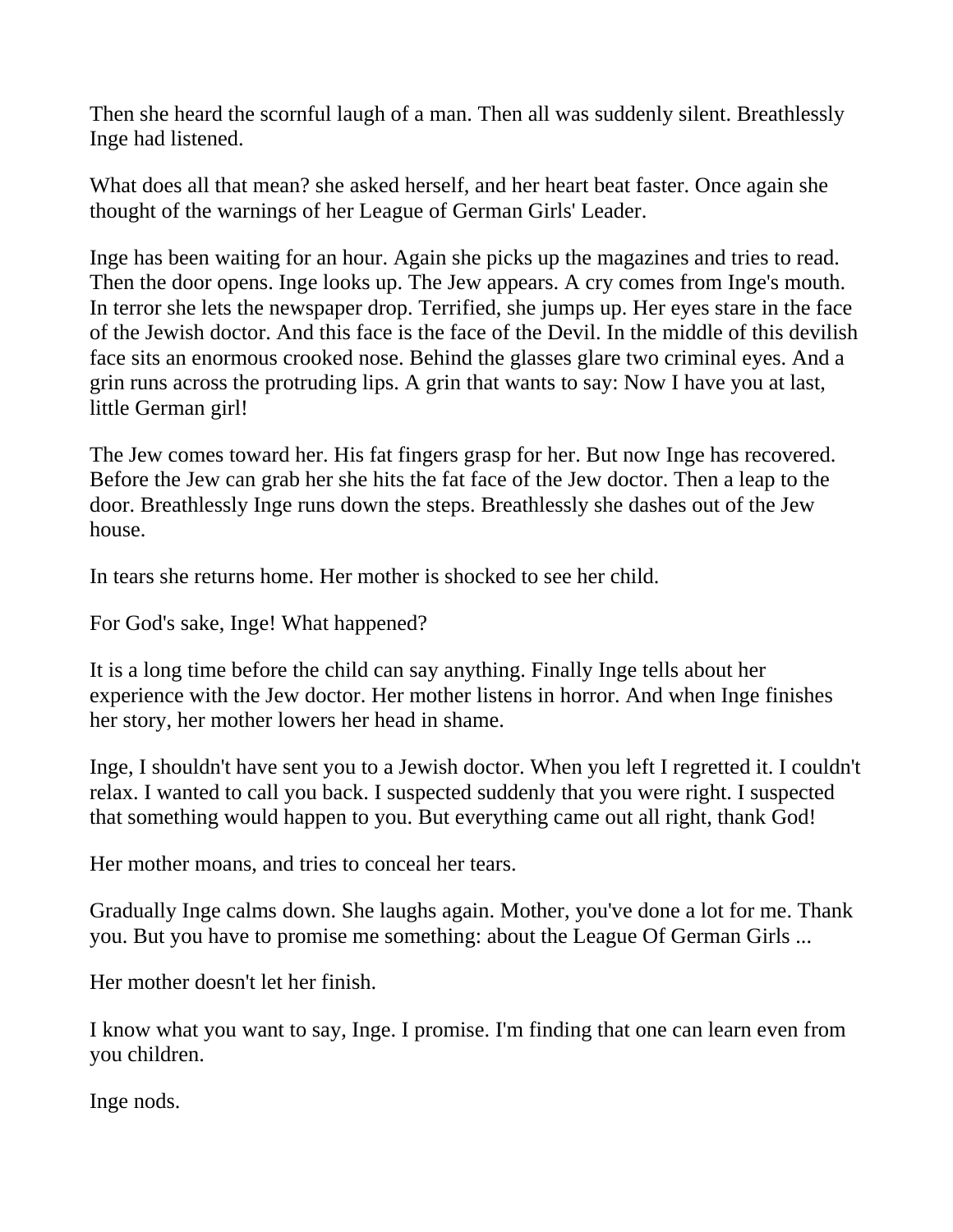You're right, Mother. We League of German Girls, we know what we want, even if we are not always understood. Mother, you taught me many sayings. Today I want to give you one to learn. And slowly and significantly Inge says:

The Devil, it was he Who sent the Jew doctor to Germany. Like a devil he defiles The German woman, Germany's honour.

The German people, they'll not be sound Unless very soon the way is found To German healing, German ways, To German doctors in future days.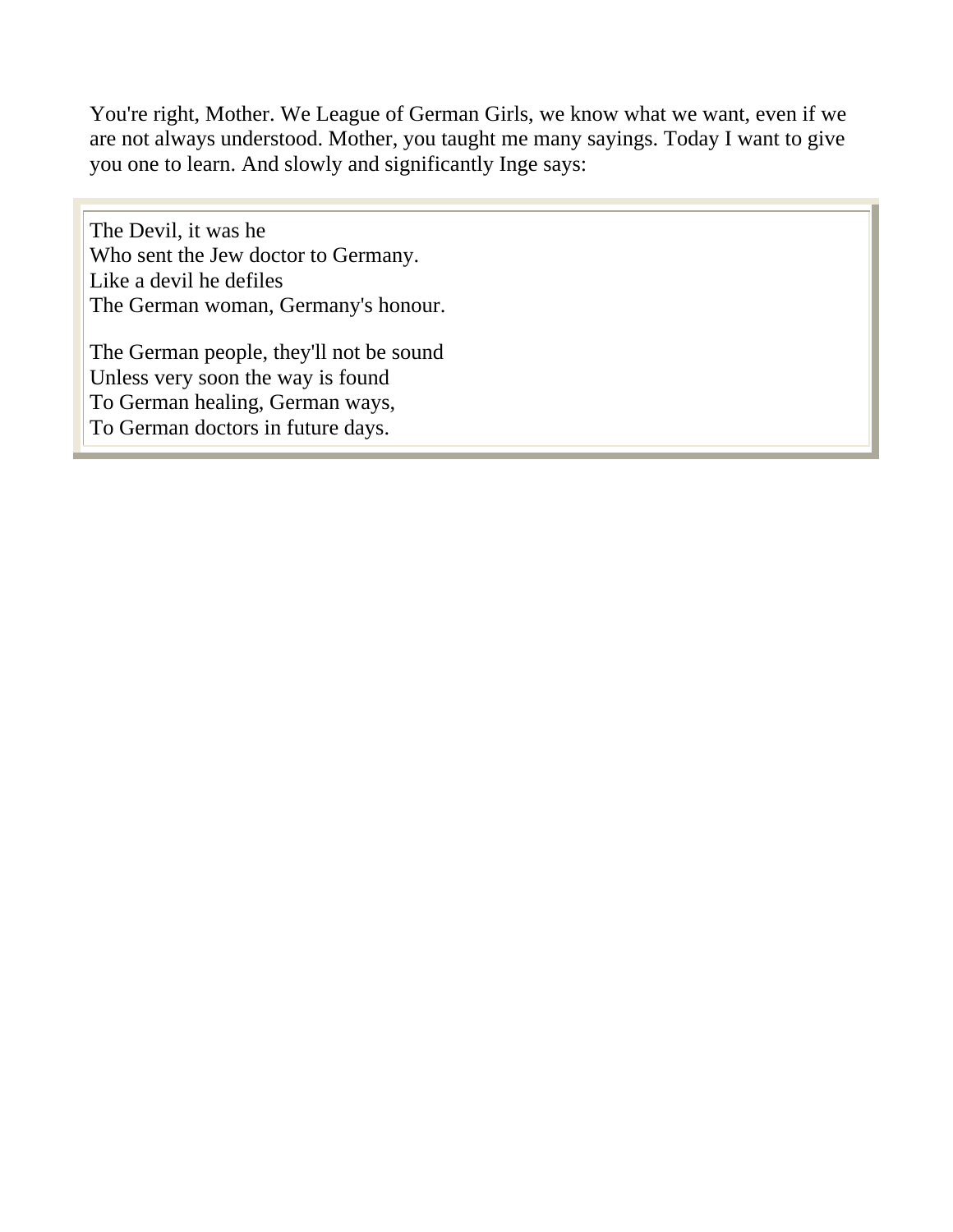# **How the Jew treats domestic help**



### **A man was waiting for me at the station. He tipped his hat and was very friendly to me.**

### **But I could tell immediately that he was a Jew.**

This story tells of a 23 year old Rosa, who went into domestic service, using a Jewish agency in Vienna. For four weeks the parents have heard nothing of her. They are troubled. Finally a letter comes from Rosa telling how she was handed on and her experience, and how, finally, she reached a Jewish home in England, via the Jewish Agency. In England:

They were again Jews. I got only small wages and had to work from early morning till late at night. I had almost nothing to eat. The Jews treated me as if I were a dog. I was perpetually insulted.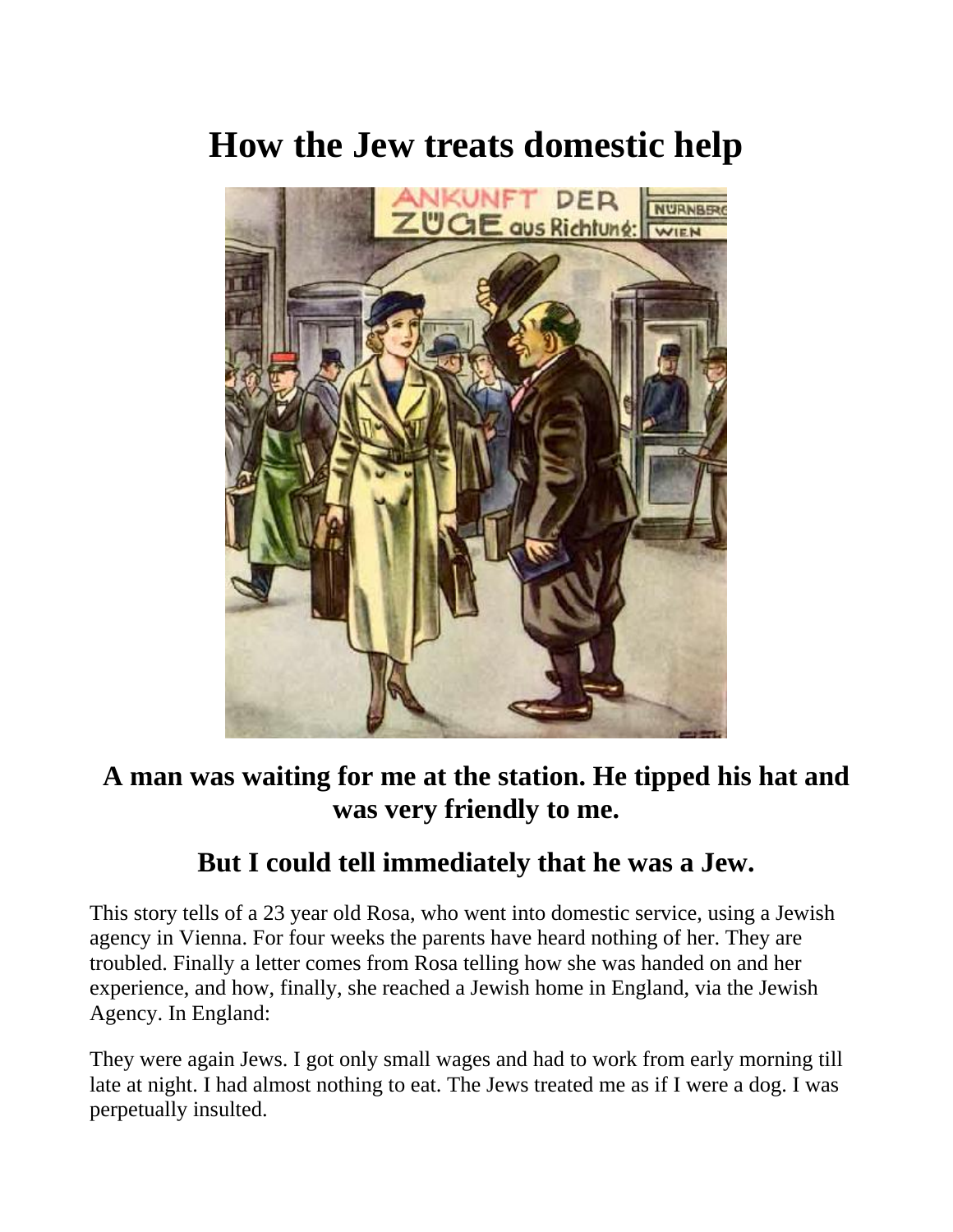The letter goes on to tell how she was rescued by the wife of a good German business man, who was on a visit to London.

They rescued me from slavery. They even bought me a return ticket.

Rosa concludes:

The Jew is a devil. I shall hate him as long as I live. And I shall always think of the saying I heard yesterday:

German woman, great or small, The Jew calls you simply: **Goja**. He hates you, corrupts you, Treats you worse than cattle.

If a girl wants to keep herself pure Let her steer clear of the Jews! If she wants to make good in life's struggle, Let her have no truck with the Jews!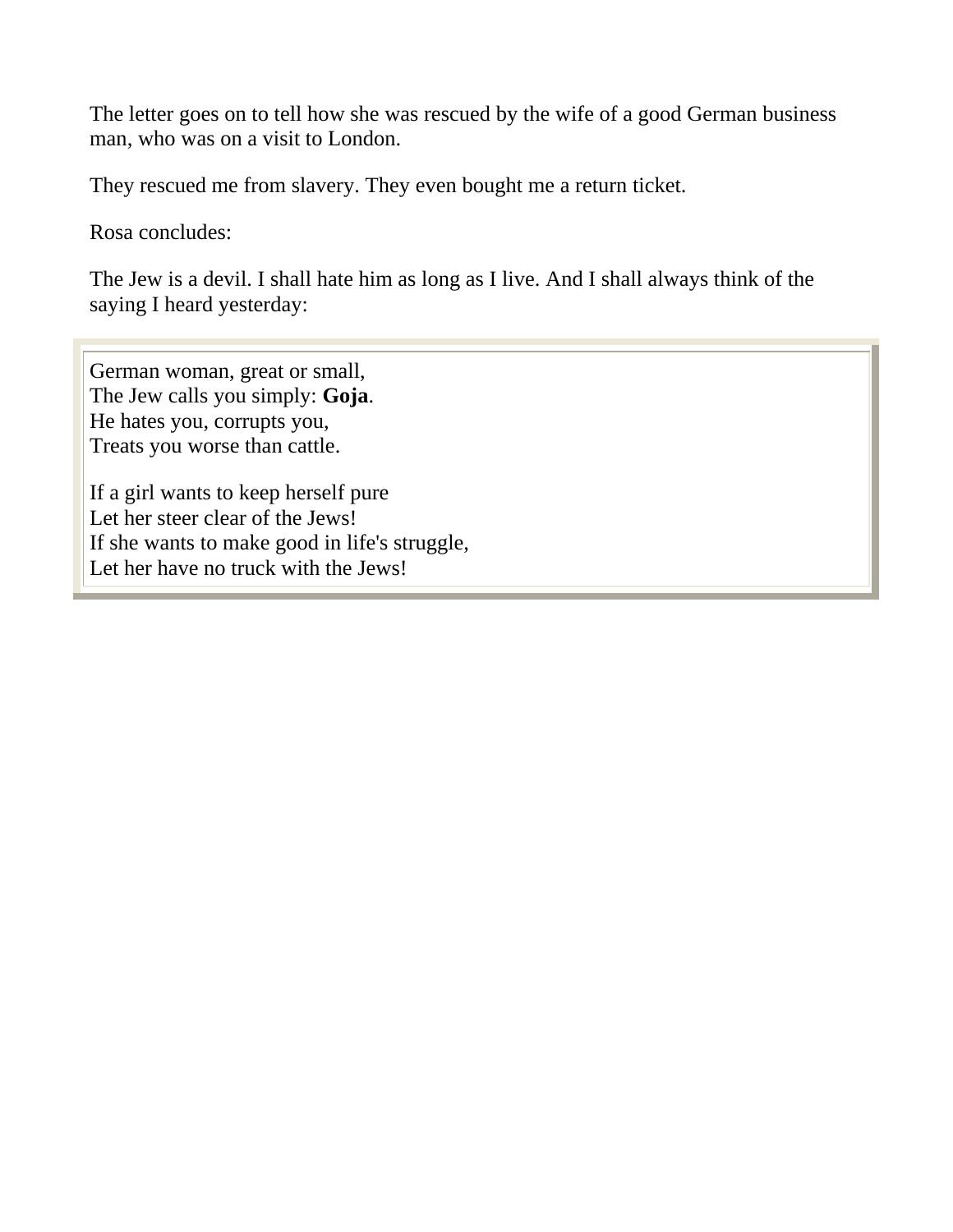# **How two women were tricked**

# **by Jewish lawyers**



### **Well, Colleague Morgenthau, we did a good piece of business today." "Splendid, Colleague Silberstein. We took the lovely money from the two Goy women and can put it in our own pockets.**

This story tells how a Jewish lawyer, by making the same promises to two German women, complainant and defendant, takes fees from both. In the court judgment is given: Both women are guilty. Both must pay.

After the court proceedings the two Jewish lawyers who have so arranged the case congratulate one another on the good business they have done: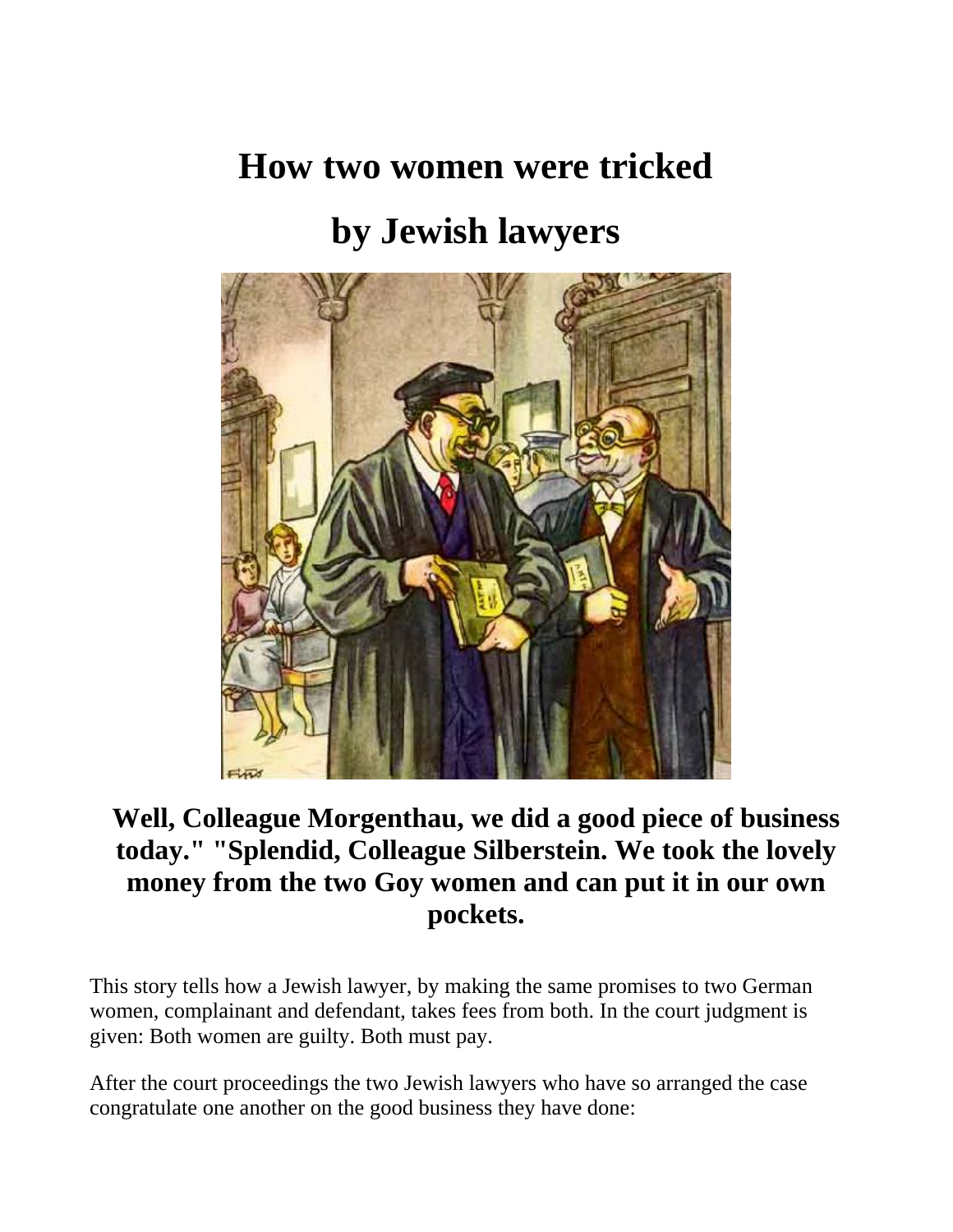Now we have jewed the two Gojas of their money, we can put it in our sack!

The two German women recognise they have been cheated, make peace with one another, and take the experience as a warning never to quarrel again and:

Never to go again to Jewish lawyers.

We will remember all our lives this saying:

The Jewish lawyer Has no feeling for justice. He only goes to court Because of the prospect of money.

Whether brave and good people Wear themselves out and bleed, Leaves the Jew completely cold. Never go to a Jewish lawyer!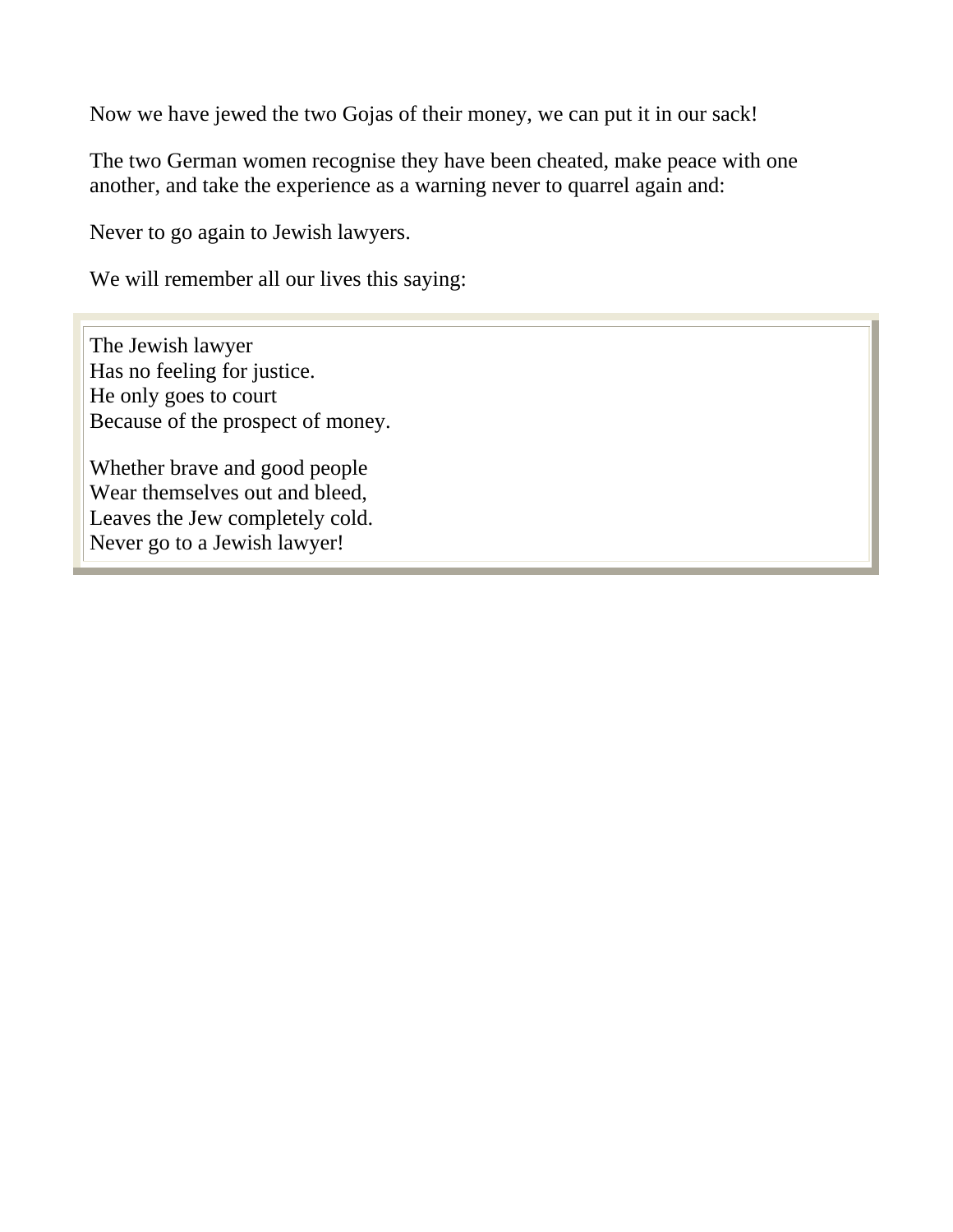## **How Jews torment animals**



### **The animal fell once more to the ground. Slowly it died. The Jews stood around and laughed.**

In this story two boys, Kurt and Otto, go to a Jewish slaughter house and hide themselves where they can watch the Jews killing a cow. The process of fixing the cow and the operation is described, involving callous brutality and gloating on the part of the Jewish butchers. Four Jews hold down the cow while its neck is being cut.

The Jews stand there and -- laugh.

At the end, Otto says:

Kurt, now I believe you. The Jews are the meanest persons in the world.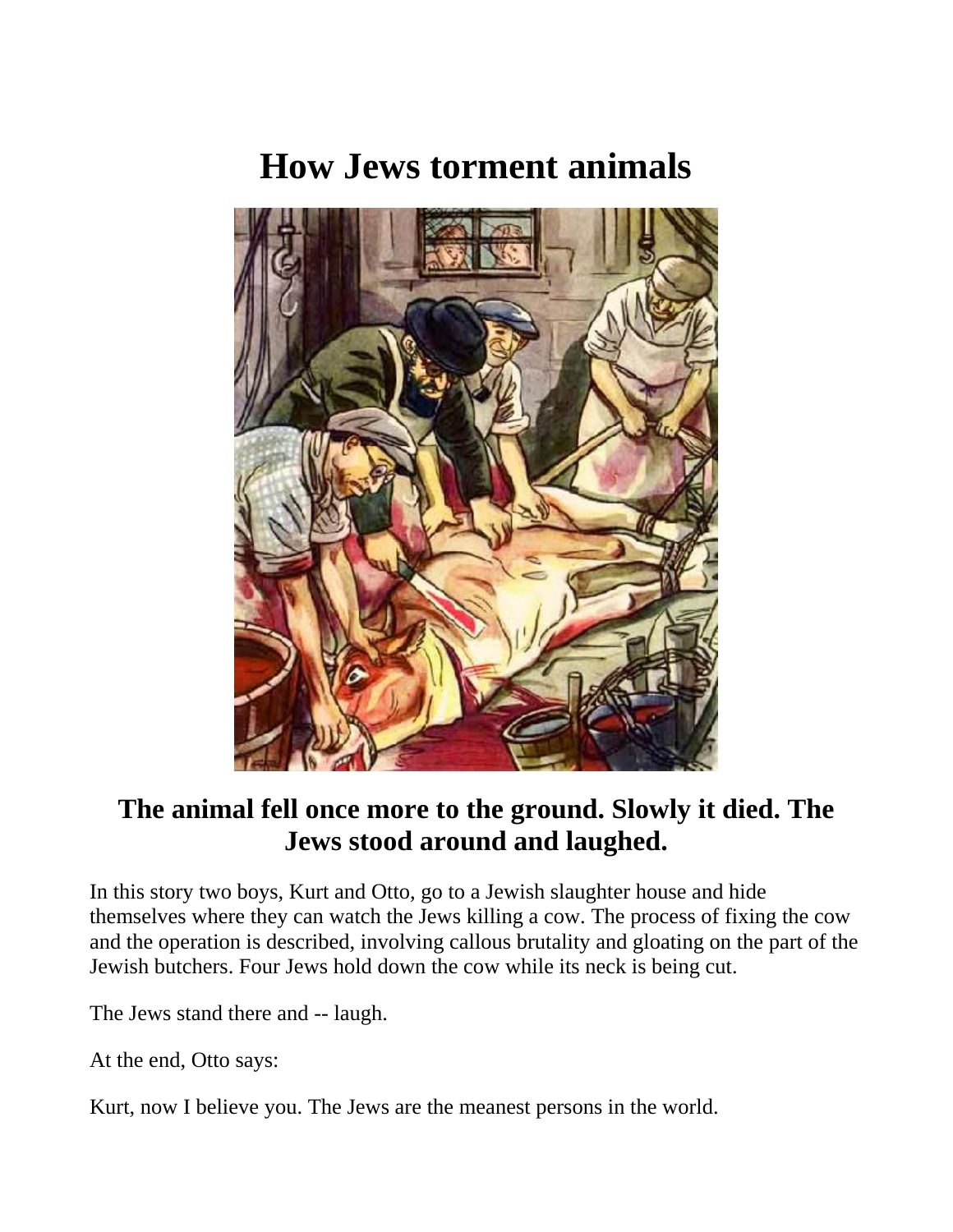Kurt answers:

Yes, the Jews are a murderous people. With the same brutality and lust for blood with which they kill animals they also kill human beings. Have you ever heard of ritual murders? On such occasions the Jews kill boys and girls, men and women. From the beginning Jews have been murderers. They are Devils in human form. There is a saying:

Anger, envy, hatred, rage, Are in the blood of the Jew, Towards every people on the Earth Who do not belong to the **Chosen**.

He kills animals and men, His blood lust knows no bounds. The world can only recover When it is rid of the Jew.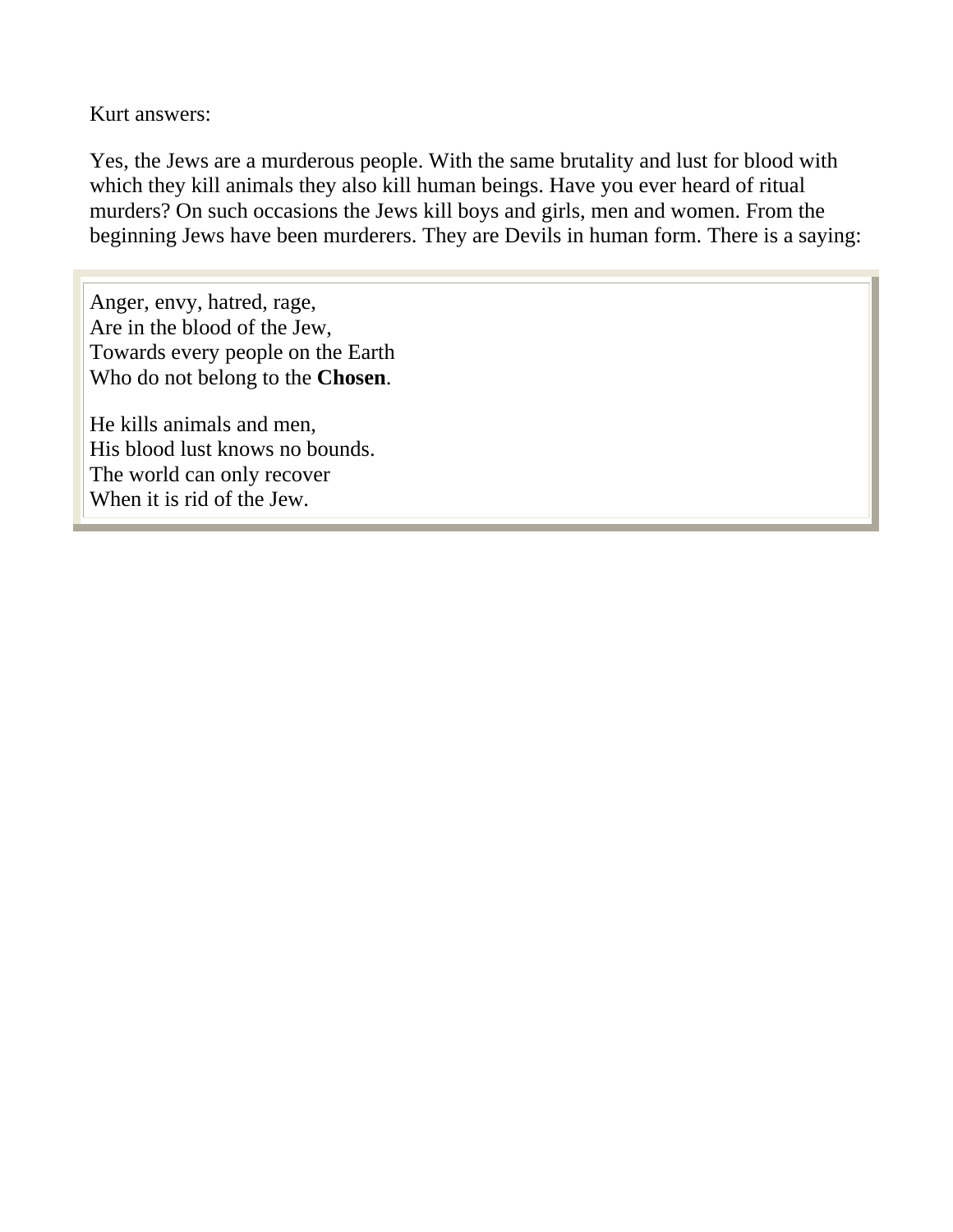# **What Christ said about the Jews**



### **When you see a cross, remember the gruesome act of murder committed by the Jews on Golgotha.**

A peasant mother returning from field work, with her three children, pauses before a wayside Christ. The mother talks to them about the wickedness of the Jews.

She points to the cross, which stands by the road:

Children, look there! The man who hangs on the cross was one of the greatest enemies of the Jews of all time. He knew the Jews in all their corruption and meanness. Once he drove the Jews out with a whip, because they were carrying on their money dealings in the church. He called the Jews: **Killers of men from the beginning.** By that he meant that the Jews in all times have been murderers. He said further to the Jews: **Your father is the Devil!** Do you know, children, what that means? It means that the Jews descend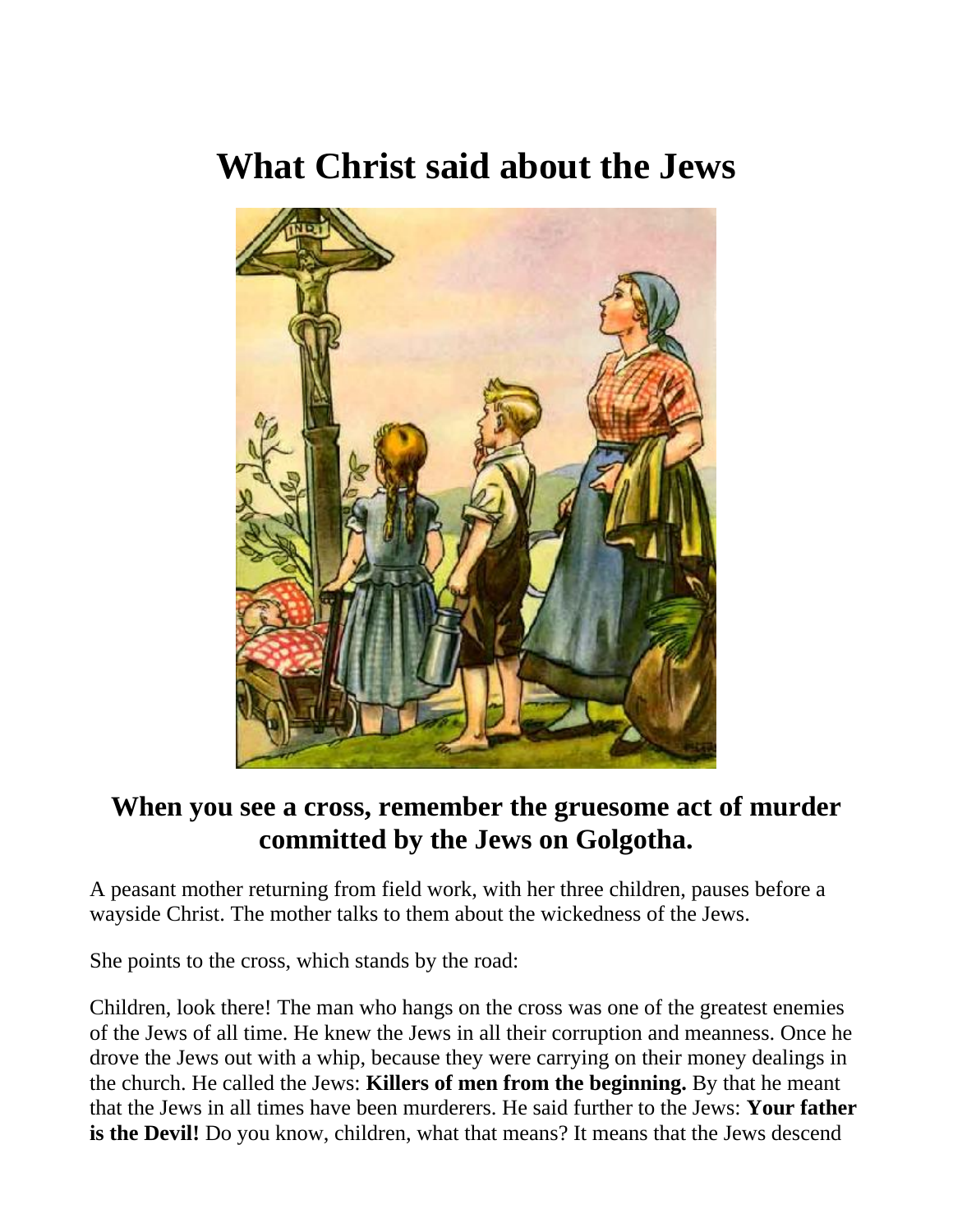from the Devil. And because they descend from the Devil they can but live like devils. So they commit one crime after another.

The children look thoughtfully at the cross. Mother continues:

Because this man knew the Jews, because he proclaimed the truth to the world, he had to die. Hence the Jews murdered him. They drove nails through his hands and feet and let him slowly bleed. In such a horrible way the Jews took their revenge. And in a similar way they have killed many others who had the courage to tell the truth about the Jews. Always remember these things, children. When you see the cross, think of the terrible murder by the Jews on Golgotha. Remember that the Jews are children of the Devil and human murderers. Remember the saying:

As long as Jews have been on Earth There have been enemies of the Jews. They gave warning of the Jewish blood And even sacrificed their blood,

So that the world might know the Devil And not plunge into ruin; So that the world might soon be freed From its slavery to the Jew.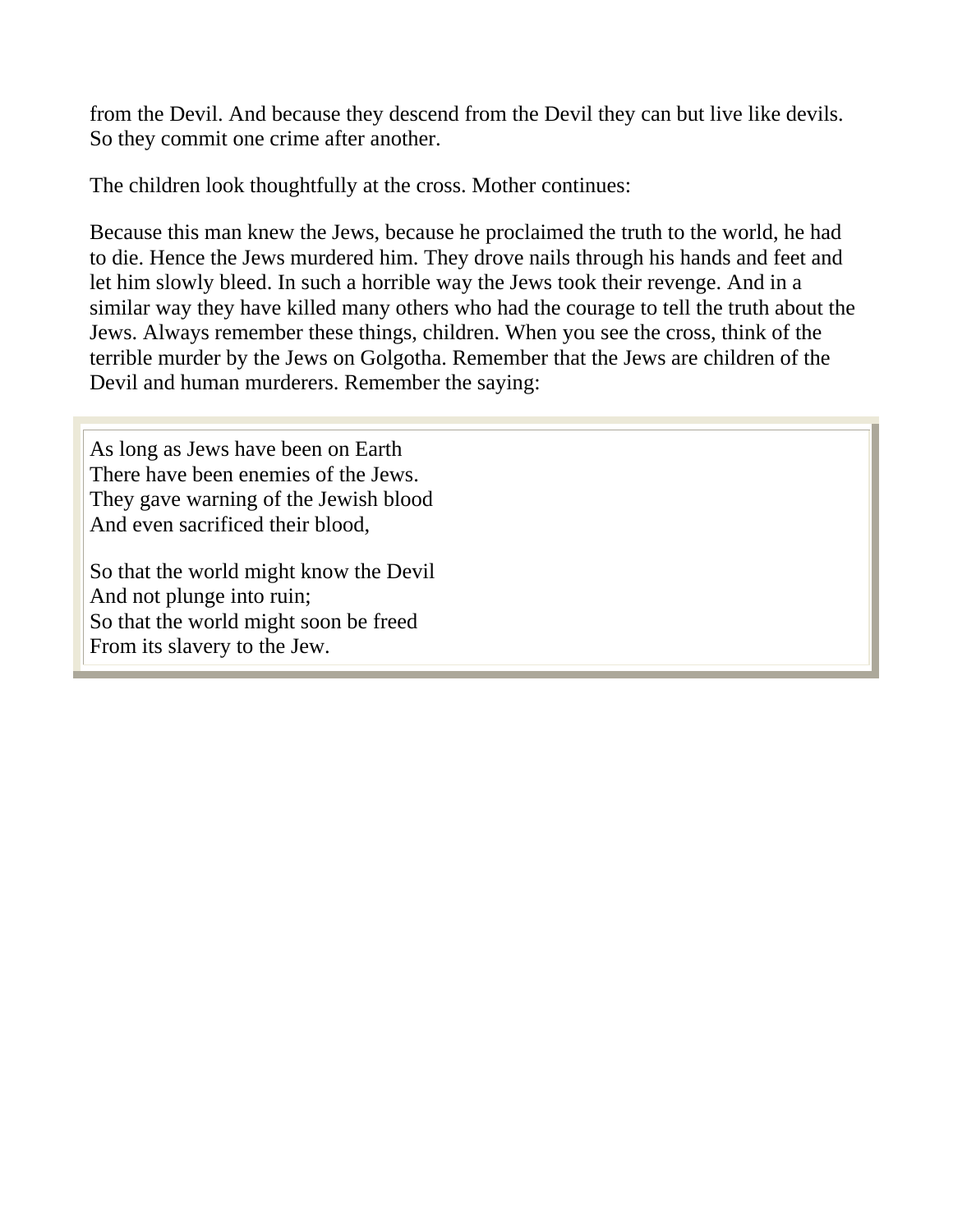# **Money is the god of the Jews**



### **The god of the Jews is money. To earn money, he commits the greatest crimes. He will not rest until he can sit on a huge money sack, until he has become the King Of Money.**

Liselotte looks out at the cottage window towards evening and talks to her mother about the hard way in which father has to work. She says:

Do you know, mother, what I sometimes wish? I should like to be rich. Very rich! And with my money I would make people happy. I should love to help the poor!

They go on talking. Liselotte asks:

Tell me, mother, how does it happen that the Jews are so rich? Our teacher has told us at school that here are thousands of Jews in the world who are millionaires. And yet the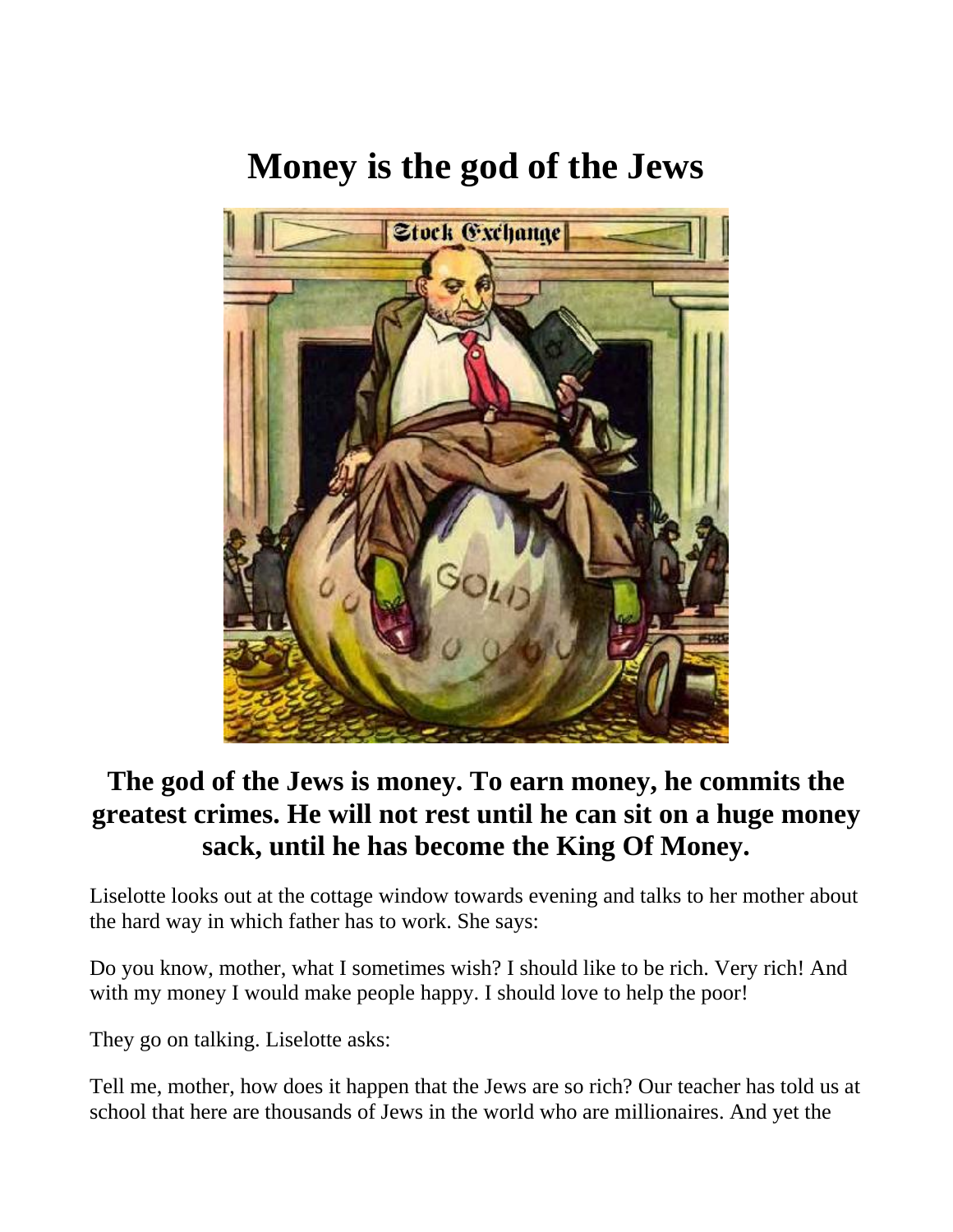Jews do not work. It is the non Jews who must work. The Jew only trades. But one cannot become a millionaire by trading with paper, bones, old clothing and furniture!

Mother explains how it is done.

The Jew is quite indifferent when the cheated non Jew goes hungry. Jews have no pity. They strive for one thing: money. They do not care two hoots how they get it.

Liselotte asks how they can behave in this mean way.

Mother answers:

Child, one thing you must realise. The Jew is not a person like us. The Jew is a Devil. And a Devil has no sense of honour. A Devil deals only in meanness and crime. You have read your **Bible**, Liselotte. There it says the Jewish god once said to the Jews: **You must eat up the people of the earth!** Do you know what that means? It means the Jew should destroy all other peoples. They should bleed and exploit them till they die. That is what it means.

Liselotte tries to understand these things.

Mother continues:

Yes, my child, that's the Jew! The god of the Jews is gold. There is no crime he would not commit to get it. He has no rest till he can sit on the top of a gold sack. He has no rest till he has become King Money. And with this money he would make us all into slaves and destroy us. With this money he seeks to dominate the whole world. All that is contained in this saying:

The Jew has only one idea in this world: It is: Money, Money, Money! By every kind of trick and device To make himself immeasurably rich.

What cares he for scorn and contempt! Money was and is his god! Through money he hopes to lord it over us, And achieve the mastery of the world.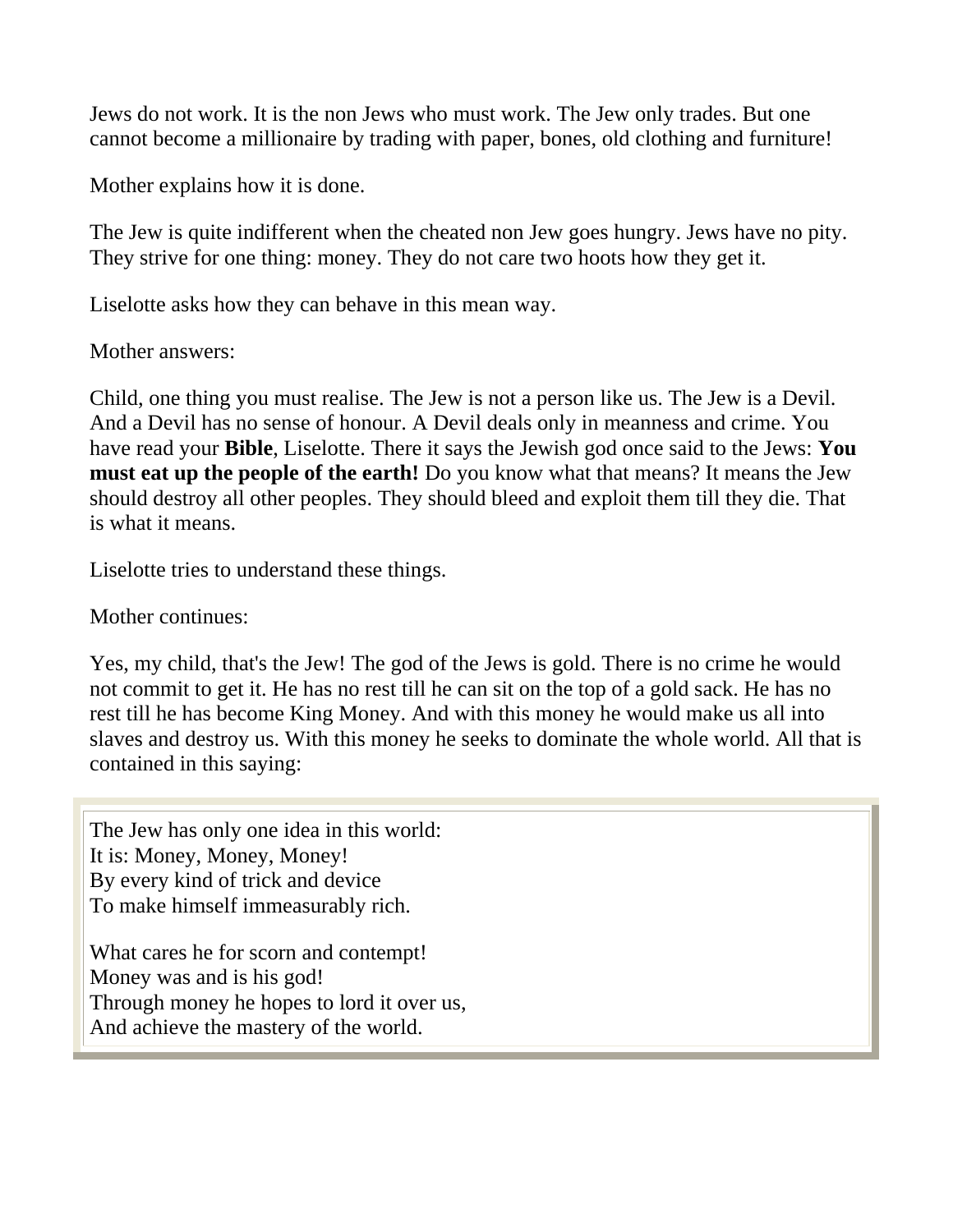## **How worker Hartmann became**

# **a National Socialist**



## **The Jew cries:** *We don't care about Germany.*

## *The main thing is that things go well for us.*

This story tells how a decent German worker, after listening to the talk of a Jewish speaker in a communist meeting, turns away in disgust and joins the National Socialists of Herr Hitler.

The Hitler Youth is out for a tramp. On the way they meet worker Hartmann and they invite him to tell them a story. Worker Hartmann tells how, years ago, unemployed, he became a communist. He describes the communist meetings. One day he observes that the leaders are Jews.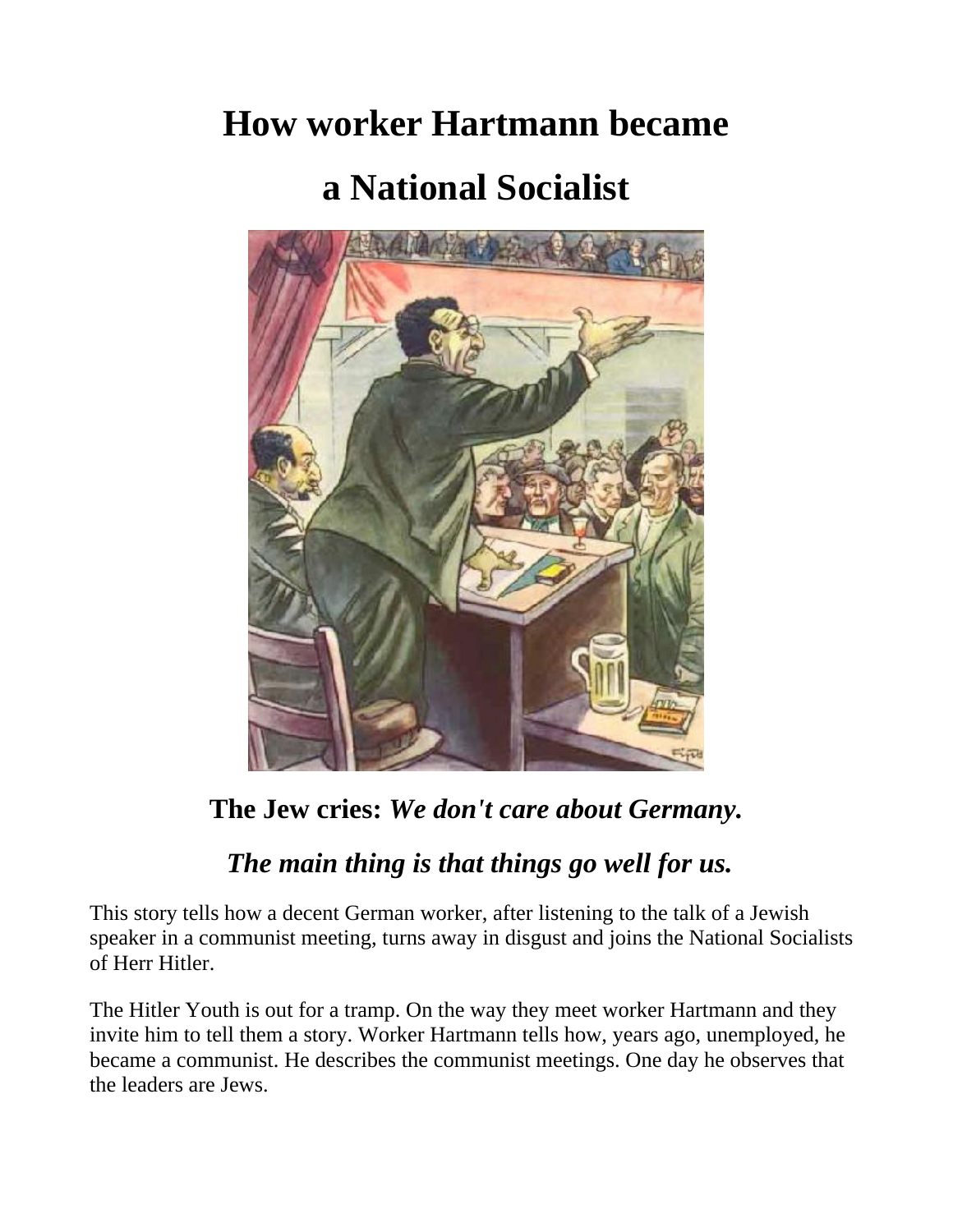And as one of the Jews was always talking about Russia and always saying it was best there, I grew angry and interrupted: **Why are you always talking about Russia? We are German workers! Yes, we're Germans. We want to hear something about Germany, not Russia!**

He goes on to tell how the speaker grew fearfully angry and finally called out:

What do we care about Germany? All that matters is that we get on and have a good time!

Now I knew enough. We workers should become traitors to the Fatherland. We should cooperate with the Jews for the ruin of Germany. I would not be a traitor to the Fatherland. No, never! I turned my back on the Jews and left the meeting. Three others came with me. That night I could not sleep. But then I knew what to do. I left the communist party. Later, I found my way to Adolf Hitler. And I say to you: I shall stay with Hitler as long as I live. I knew the Jews. I shall always think of the song that we workers sung:

If a folk wants to be powerful It must hold firmly together. For strikes and upsets and the class struggle Are the ruin of a folk.

This the world has been taught often enough Throughout the centuries. Eternal peace will only come When we have been freed from the Jews.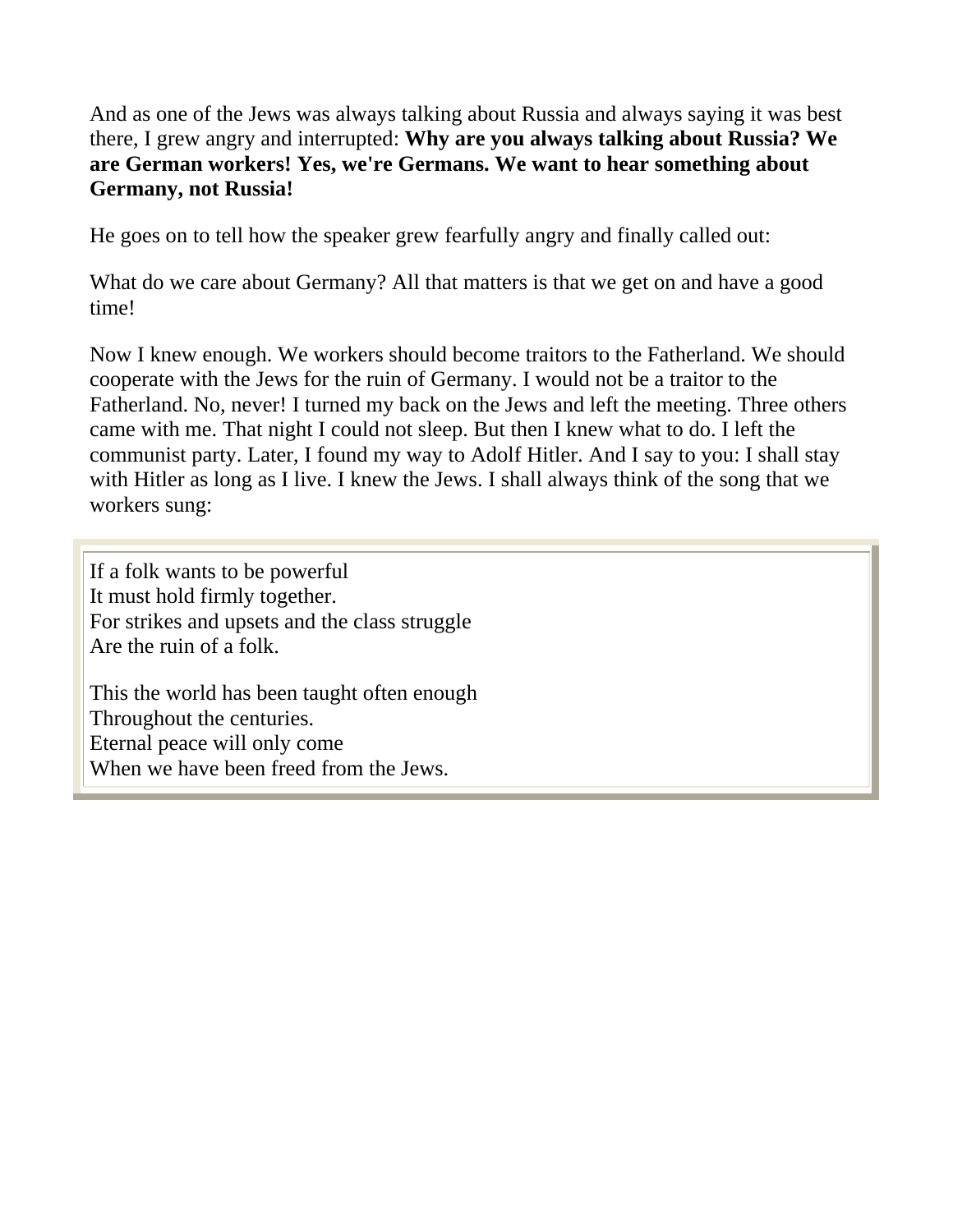# **Are there decent Jews?**



### **People are always saying that we Jews cheat other people, that we lie and deceive. Not a word of it is true. We Jews are the most decent people in the world.**

Four Germans sit talking in a public house. One is a Jew, Salomon, who is telling the others that the Jews are the most decent people to be found anywhere.

Zimmermann won't have it and cites cases of Jewish rogues he has met.

The Jew gets uneasy, and seeks a way out by saying:

Oh well, but those are exceptions!

The peasant joins in the talk and supports Zimmermann.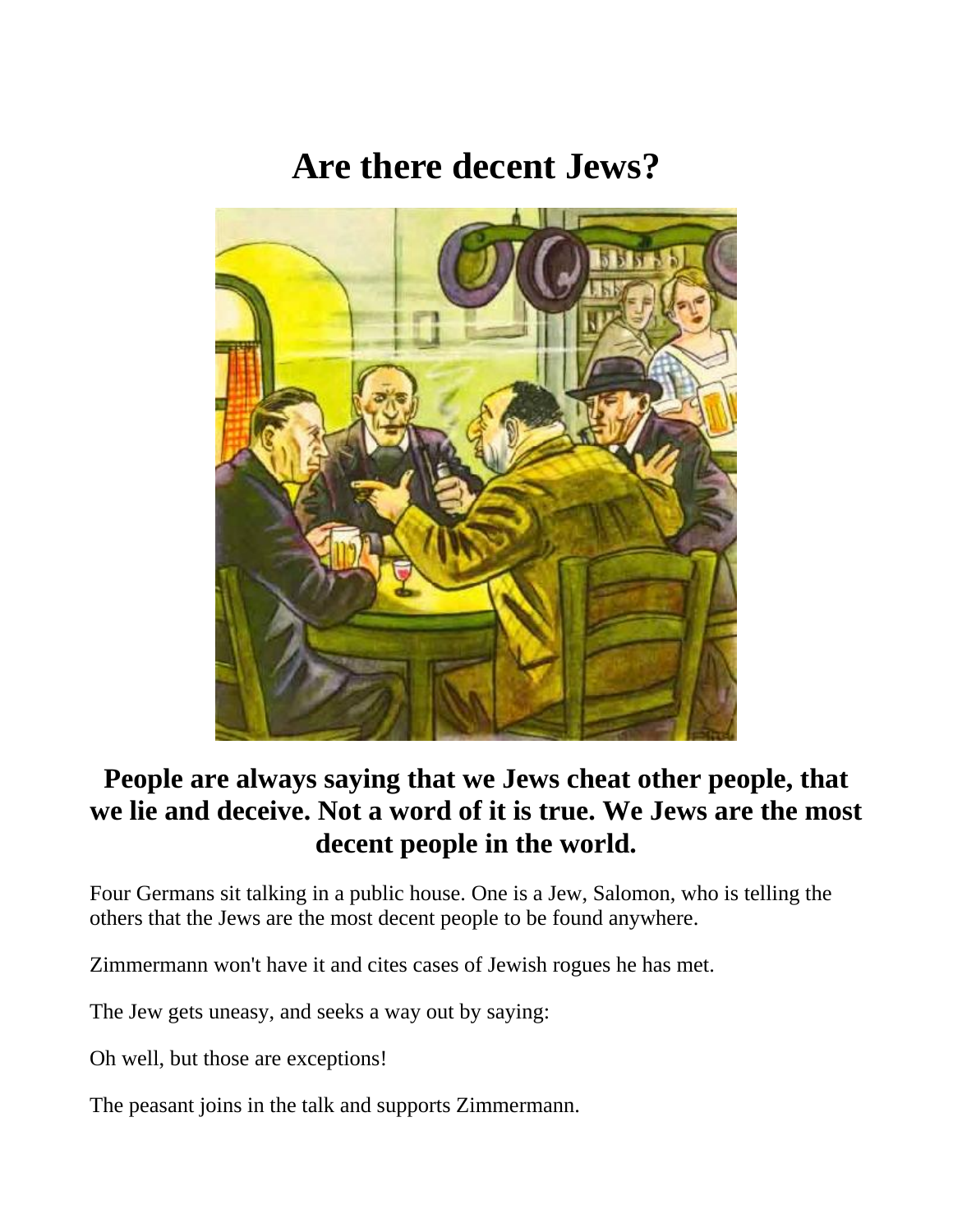Salomon gets angry. He has paid for the beer and still must listen to that sort of talk from them.

You talk a lot of stupid nonsense! he cries, but not a word about decent Jews. And there are plenty of decent Jews. Am I not one? Was I not a soldier at the front? Did I not defend the Fatherland. Have I not paid for your beer, you impudent creatures, stupid Goys!

There is silence in the room. Then the worker gets up who has said little, and throws a coin to the Jew.

Finished, Salomon. Here is your money. We will not have you paying for us. But now you shall have the truth! You liar! You never heard a bullet. You were **indispensable**, and stayed at home profiteering, then you were with the Reds, calling **Down with Germany! Long live the World Revolution!** And now you are a decent Jew? Not a bit of it! There aren't any decent Jews.

Salomon picks up his hat and runs like the Devil from the public house. Everybody laughs.

What a pity he has gone! says Zimmermann. I should like to have repeated the following saying to him:

So oft we hear the yarn How brave such and such a Jew was. How he gave his money to the poor And was an angel in the world.

A Jew, like a pure angel? That must be a fairy tale! Who invents such things? It is the Jew, himself, who does it!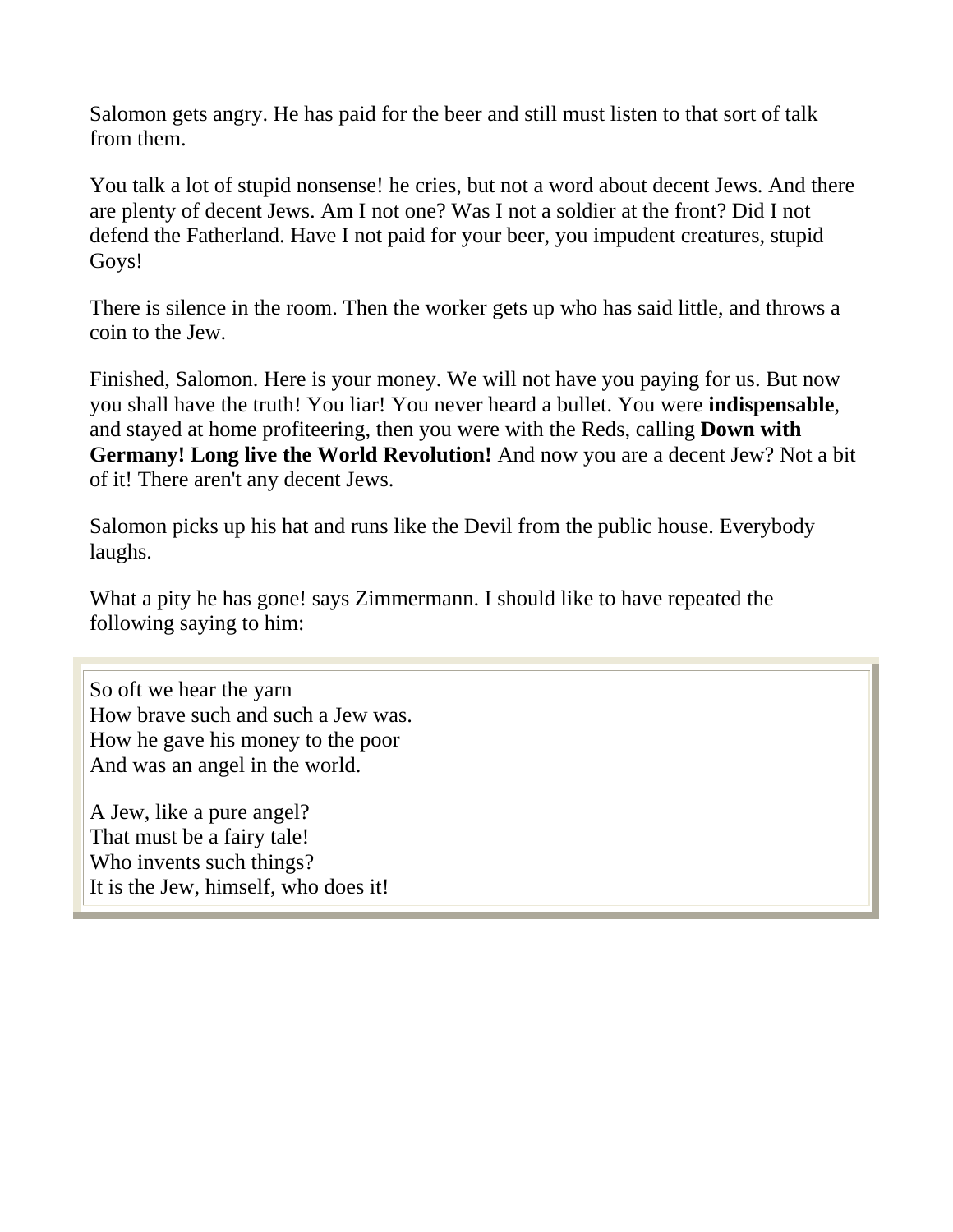# **Without Solving the Jewish Question, No Salvation for Mankind**



**"He who fights the Jews battles the Devil."** 

## **-- Julius Streicher.**

The Pimpfs [an affectionate name for a type or class of members] of the Hitler Boys' Organisation [Jungvolk, a part of the Hitler Youth] are proud of their black uniform. We are the real Hitler men, say the Pimpfs. Although men is a bit overdone, they are right in one thing: the Pimpfs are loyal to the Leader in life and death.

The Pimpfs are talking -- in this concluding story -- among themselves. One of them describes a National Socialist Party march in München on the previous November 9th.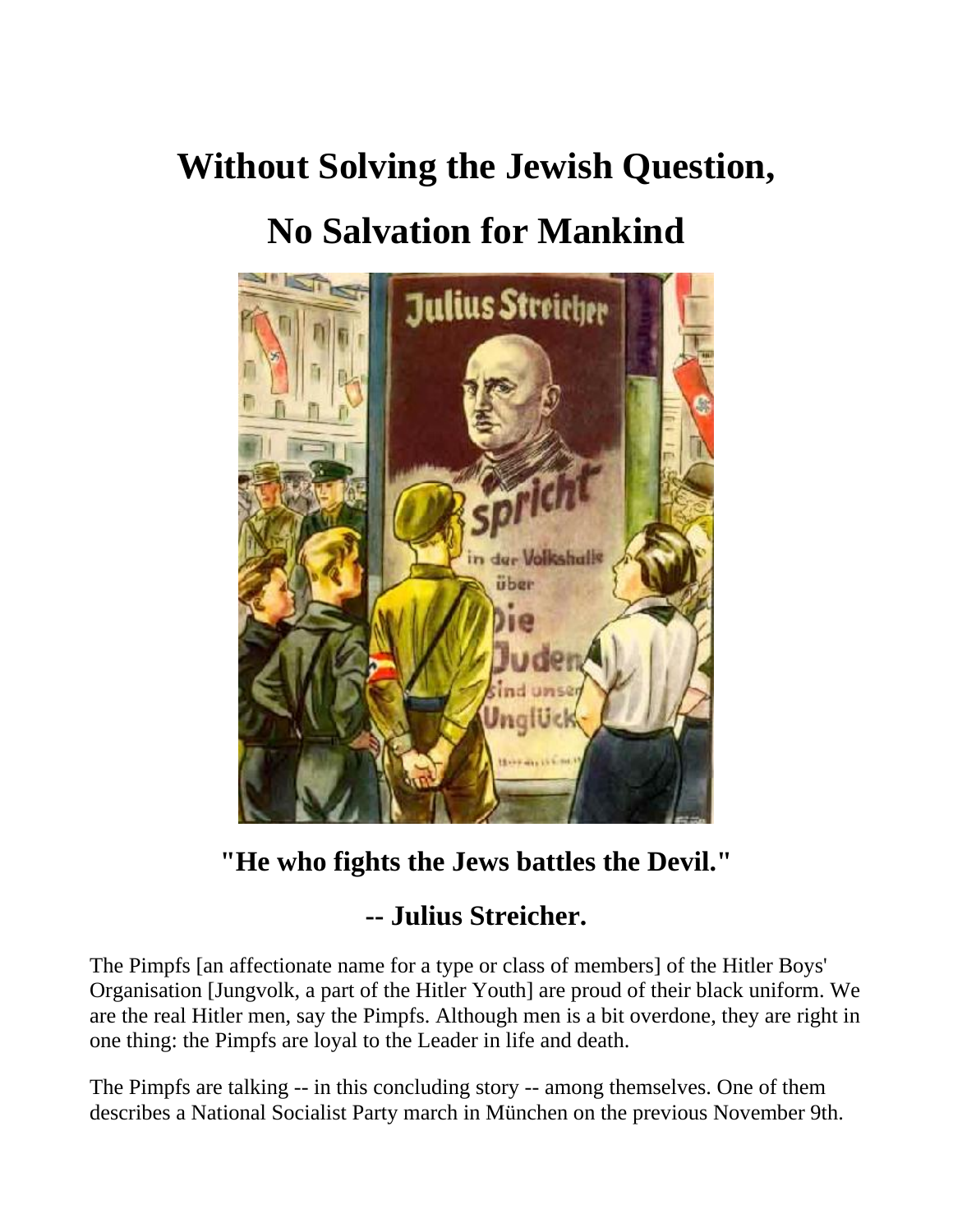Next to the Leader was General Göring, who was formerly severely wounded at the Felderrnhalle. I saw, too, Reich Ministers Doctor Göbbels, Frick, Rust and the Reich Leader Rosenberg, Amann, Schwarz, our Reich Youth Leader Schirach, and many other old campaigners. Before the Leader was carried the Blood Flag, which received its consecration on November 9th, 1923. And in front of the Blood Flag marched a man who, in 1923, too, was in the front and the thick of it: Julius Streicher.

Another Pimpf says: We know him all right. He is the enemy of the Jews. That is why all the Jews hate him.

You are right, says another. The Jews hate and insult only those whom they most fear. And they are afraid of Streicher.

Another Pimpf, hitherto silent, draws attention to a placard, which reads:

Julius Streicher is speaking in the Folk's Hall about **The Jews are our Undoing!**

Let us go, says Konrad. I've so long wanted to hear him.

Erich says: I heard him once in a meeting two years ago.

Tell us about him! cry the other two Pimpfs.

Erich relates: The meeting was packed. Thousands of people were there. At first, Streicher spoke about the years of struggle and the great achievements of the Hitler Reich. Then he came to the Jewish question. What he said was so clear and simple that even we youngsters could understand. He took his examples always from life itself. Once he was very funny and made jokes, so we all had to laugh. Then he became deeply earnest and it was so still in the room, you could have heard a pin drop. He spoke of the Jews and their revolting crimes. He spoke of the great danger the Jews were to the whole world:

### **Without a solution of the Jewish question, no salvation for mankind!**

That is what he said to us. We all understood. And when at the end he had called **Victory, Hail!** for the Leader, we had a storm of enthusiasm for him. Streicher had spoken for two hours. It only seemed like a few minutes to us.

Yes, my dear friends! I shall always think of that meeting. And I shall never forget the speaking choir which we heard at the end of the gathering:

### **From the Germany Hitler created resounds a cry to the whole world: Free yourselves from the Jewish hand and save both folk and Fatherland!**